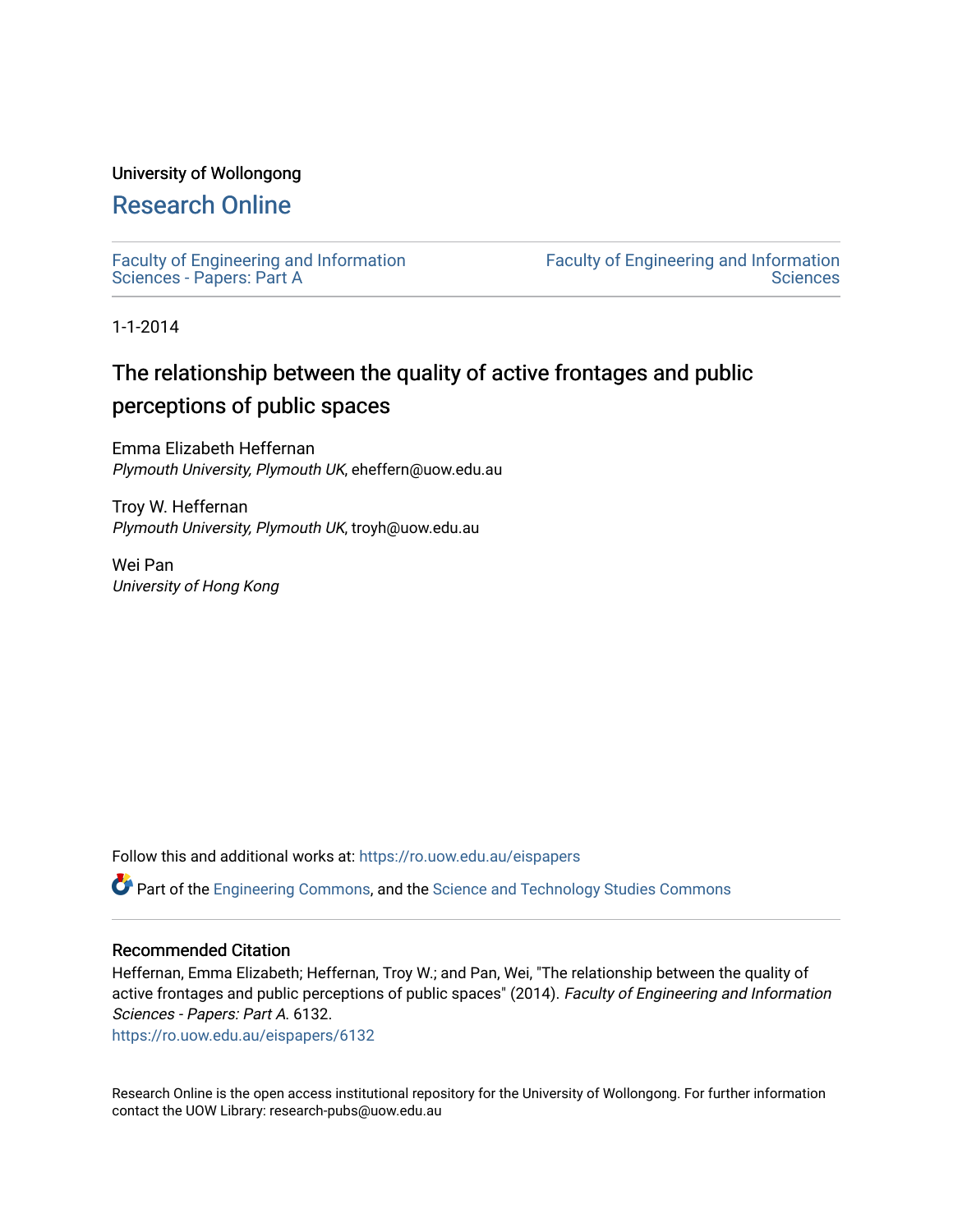# The relationship between the quality of active frontages and public perceptions of public spaces

# Abstract

Active frontages are often advocated in best practice guidance and by local planning authorities. However, little research has been carried out to establish what benefits, if any, active frontages offer. Previous research in this area has been limited to examining observed behaviour rather than analysing public perceptions. This article aims to improve the understanding of the relationship between the quality of an active frontage and public perceptions of the public space the frontage addresses. The research was carried out through a combination of a critical literature review and a questionnaire survey that engaged 152 participants. The participants' perceptions of a range of public spaces in relation to a number of frontages were investigated using comparison and correlation. The results suggest that the quality of an active frontage can significantly affect people's perceptions of a public space in terms of its safety, comfort, sociability and liveliness. Good-quality active frontages can contribute to creating successful public spaces, which can help deliver far-reaching benefits for towns and cities. The findings contribute useful evidence to enhance our understanding of the role of active frontages in urban design and planning.

# Keywords

spaces, perceptions, relationship, public, frontages, active, between, quality

# **Disciplines**

Engineering | Science and Technology Studies

## Publication Details

Heffernan, E., Heffernan, T. & Pan, W. (2014). The relationship between the quality of active frontages and public perceptions of public spaces. Urban Design International, 19 (1), 92-102.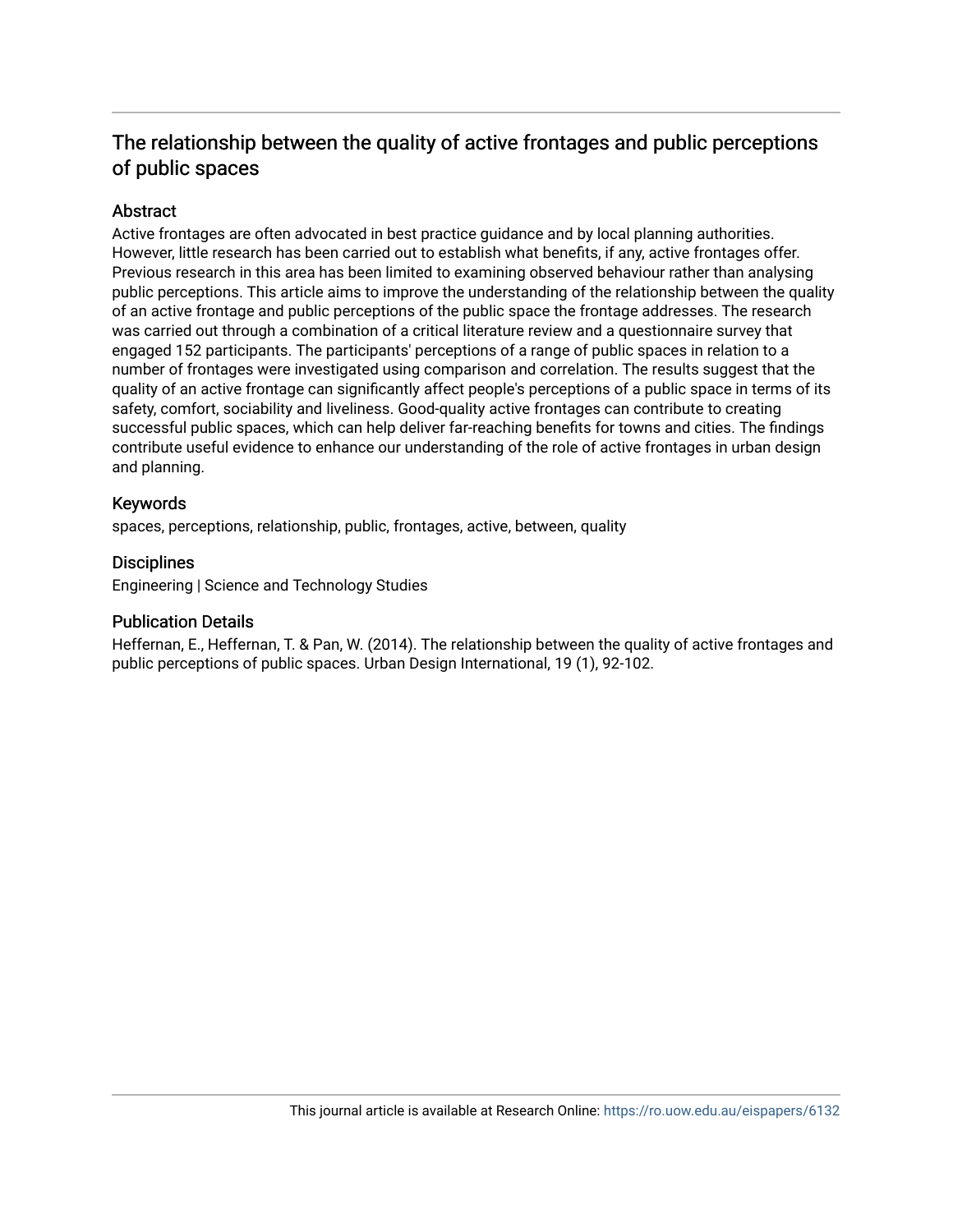Heffernan, E., Heffernan, T. and Pan, W. (2014) The Relationship between the quality of active frontages and public perceptions of public spaces. *URBAN DESIGN International,* 19 (1) pp.92–102.

# **THE RELATIONSHIP BETWEEN THE QUALITY OF ACTIVE FRONTAGES AND PUBLIC PERCEPTIONS OF PUBLIC SPACES**

## **Abstract**

Active frontages are often advocated in best practice guidance and by local planning authorities. However, little research has been carried out to establish what benefits, if any, active frontages offer. Previous research in this area has been limited to examining observed behaviour rather than analysing public perceptions. This paper aims to improve the understanding of the relationship between the quality of an active frontage and public perceptions of the public space the frontage addresses. The research was carried out through a combination of a critical literature review and a questionnaire survey which engaged 152 participants. The participants' perceptions of a range of public spaces in relation to a number of frontages were investigated using comparison and correlation. The results suggest that the quality of an active frontage can significantly affect people's perceptions of a public space in terms of its safety, comfort, sociability and liveliness. Good quality active frontages can contribute to creating successful public spaces, which can help deliver far reaching benefits for towns and cities. The findings contribute useful evidence to enhance our understanding of the role of active frontages in urban design and planning.

Keywords: Active frontage; design guidance; perceptions; public space; urban design.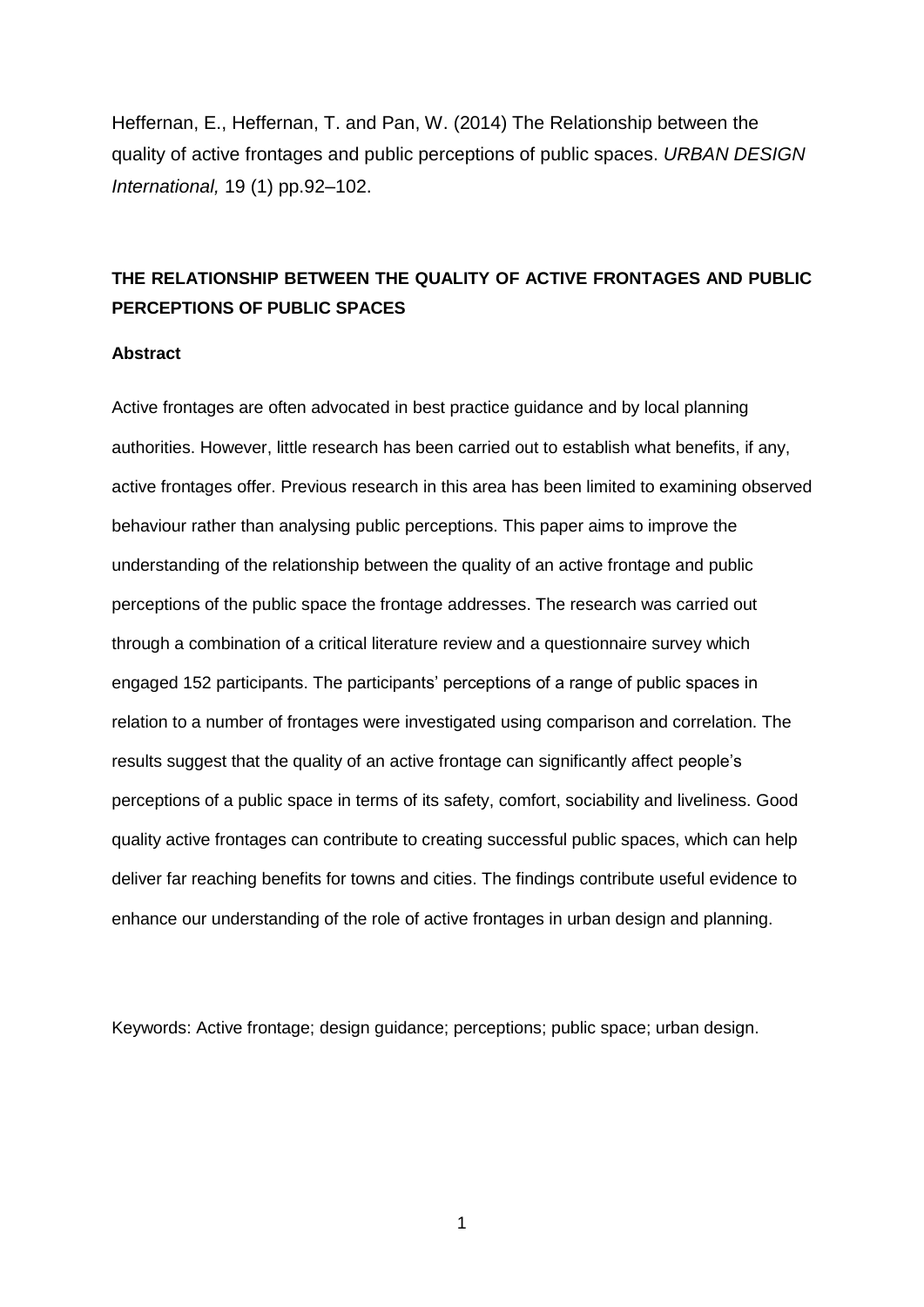#### **INTRODUCTION**

Best practice architecture and urban design guidance and selected local planning policy advocates the provision of active frontages in our town and city centres (Llewelyn Davies, 2007; PCC, 2007; URBED, 2009). However, scant empirical research has been undertaken in this area to establish why active frontages should be provided, if indeed they should, and what benefits, if any, they can bring. Consequently, this important subject area was selected as the focus for this research.

The overall aim of this paper was to establish the relationship between the quality of an active frontage and perceptions of a related public space. The research objectives were to:

1) Explore the factors which contribute to the success of public spaces and the potential benefits of successful public spaces, and

2) Identify the impact of the quality of active frontages on public perceptions of public spaces.

Previous research (Gehl *et al*, 2006) has adduced that good quality active frontages can contribute to the success of a public space. Successful public spaces are those which are comfortable, sociable, accessible and active (PPS, 2011a) and which are loved by the people who use them (Carr *et al*, 1992). There are a number of factors which can contribute to the success of public spaces; the literature is reviewed and the success factors for public spaces are consolidated. The paper also considers why we need successful public spaces; they have been found to provide benefits on a number of different levels, therefore, if active frontages really can help to create successful public spaces and deliver these benefits, they are evidently a critical element of the urban design of our towns and cities.

# **ACTIVE FRONTAGES**

The concept of active frontages has primarily developed through the work of Jan Gehl over the last four decades but has its roots in the work of Jacobs (1961) and Newman (1973).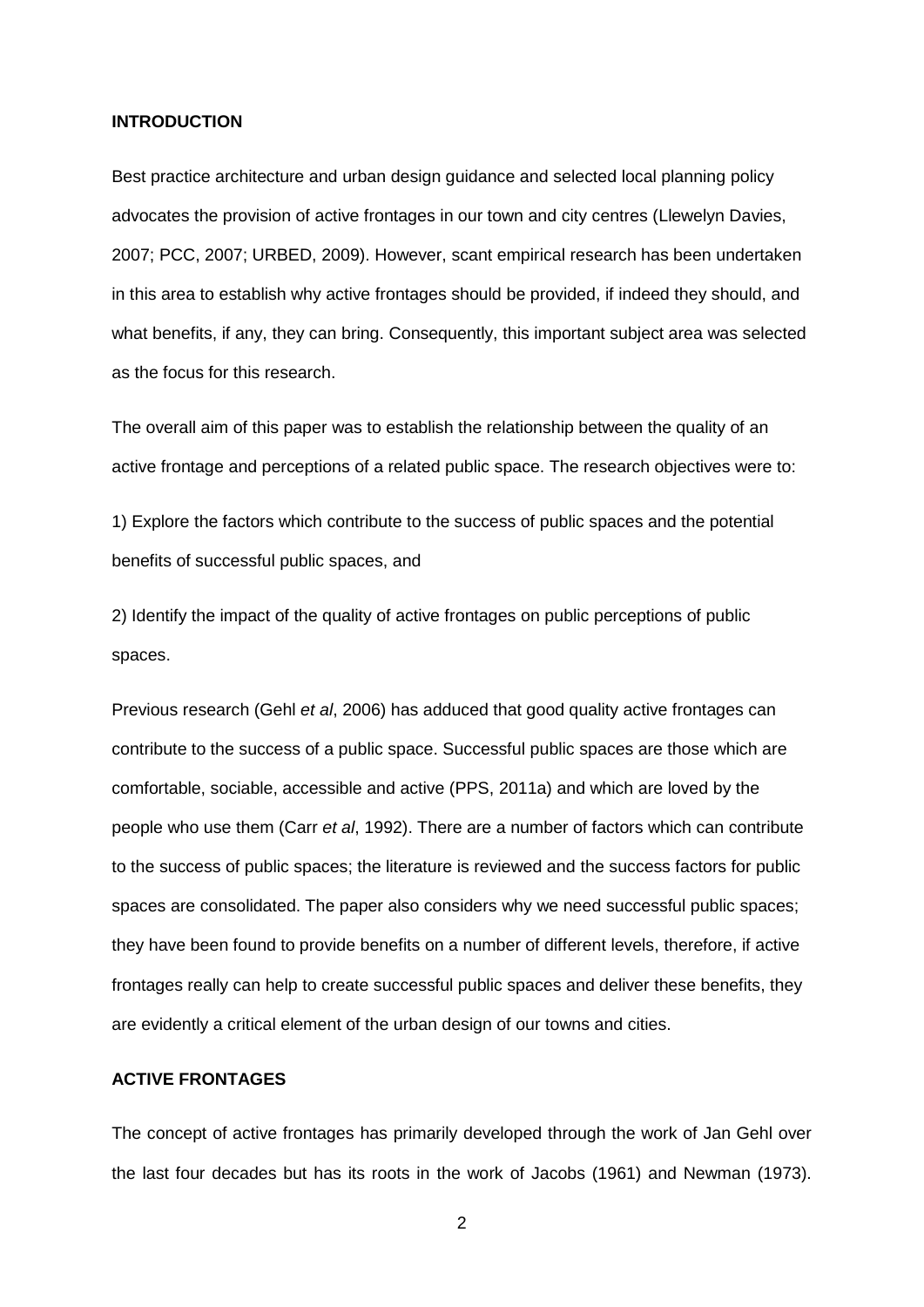The following simple definition is provided within the glossary of '*Safer Places'* (ODPM 2004: 103) *'Active frontage – The frontage or edge of a building or space that has windows and doors as opposed to blank walls, fences and garages'.* Llewelyn Davies (2007) listed a number of attributes for active frontages in their influential publication '*Urban Design Compendium'*: frequency of doors and windows; vertical rhythm to the buildings; articulation to building facades and views of lively internal uses. Their facade evaluation scale, developed from the previous work of Gehl (1994), sets out a classification for five grades of active frontage (Table 1).

#### *(Table 1 here)*

For the purposes of this paper, a definition which combines elements from the '*Safer Places*' definition (ODPM, 2004) with those from the work of Gehl (1994) and the '*Urban Design Compendium*' (Llewelyn Davies, 2007) is used, that is: *the frontage of a building at ground floor level with frequent doors and windows, details and articulation to the facade and visible internal uses.*

The Llewelyn Davies definition suggests that *interest*, *life* and *vitality* in the public realm are the potential benefits of active frontages; however one key justification given in much of the literature for the provision of active frontages is that of *safety* (ODPM, 2004; Sparks and Chapman 1996). The issue of safety in relation to active frontages is derived from the work of Jane Jacobs (1961). Commonly referred to as natural surveillance is the concept of providing a built environment which allows for interaction between buildings and the spaces they define. The most recent national planning guidance specific to designing for safety and security '*Safer Places: The Planning System and Crime Prevention'* (ODPM, 2004) encourages the use of active frontages for these reasons of natural surveillance.

Returning to the more social and sociable aspects of active frontages, in his work of 1977, Alexander wrote of the need to treat the facade of a building as an entity with volume rather than a line on a plan, to design it as a place in its own right in order to support the social life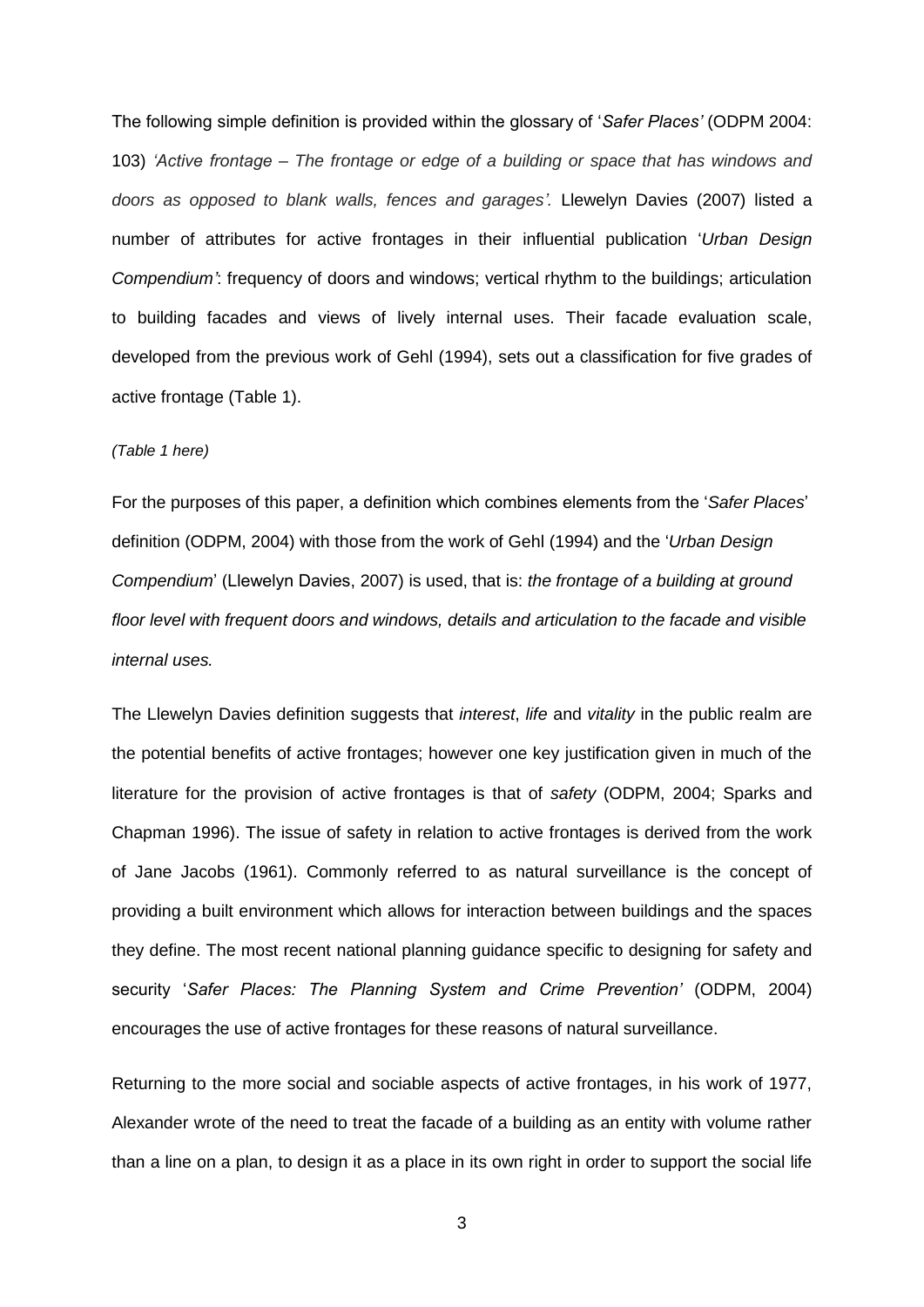of our towns and cities. '*The building with a lively edge, is connected, part of the social fabric, part of the town, part of the lives of all the people who live and move around it*.' (Alexander *et al,* 1977: 754)

Gehl *et al* (2006) propose that our requirements for the ground floor facade of a building are significantly different from those of other floors. They suggest this is the case because we have '*close encounters'* with the street level facade in a way we do not experience the other facades. They conclude that buildings must '*learn to make meaningful conversation*' (p.47) with both public spaces and the people who use them.

## **PUBLIC SPACE**

CABE (2011) proffer that public spaces are streets, squares and parks that are open and accessible to everyone. This is challenged by Holland *et al* (2007: 45) *'The 'publicness' of public places is conditional and contingent. Observations have shown that however 'public' a place may be, whether or not it is accessible to you depends to a large extent on who you are – your age, status, and sometimes gender; and the time of day'*. For the purposes of this paper, the definition of public space is: *an open space, such as a street, square or park, which is accessible to all.*

Project for Public Spaces (PPS, 2011a) describe four key qualities of successful public spaces: *'they are accessible; people are engaged in activities there; the space is comfortable and has a good image; and finally, it is a sociable place: one where people meet each other and take people when they come to visit'.* This description covers the *attributes* of successful public spaces, but does not define what it is to be successful. Carr *et al* (1992) suggest that for a space to be loved by its users, by adding joy to their lives, is what it means to be a success. There is broad consensus across the literature that popularity is central to public spaces being able to perform their role in supporting the social life of cities (Gehl, 2006; JRF, 2011; PPS, 2011a; PPS, 2011b; Townshend *et al,* 2007). It has been written that public space is the stage upon which the communal life of our towns and cities is set (Carr *et*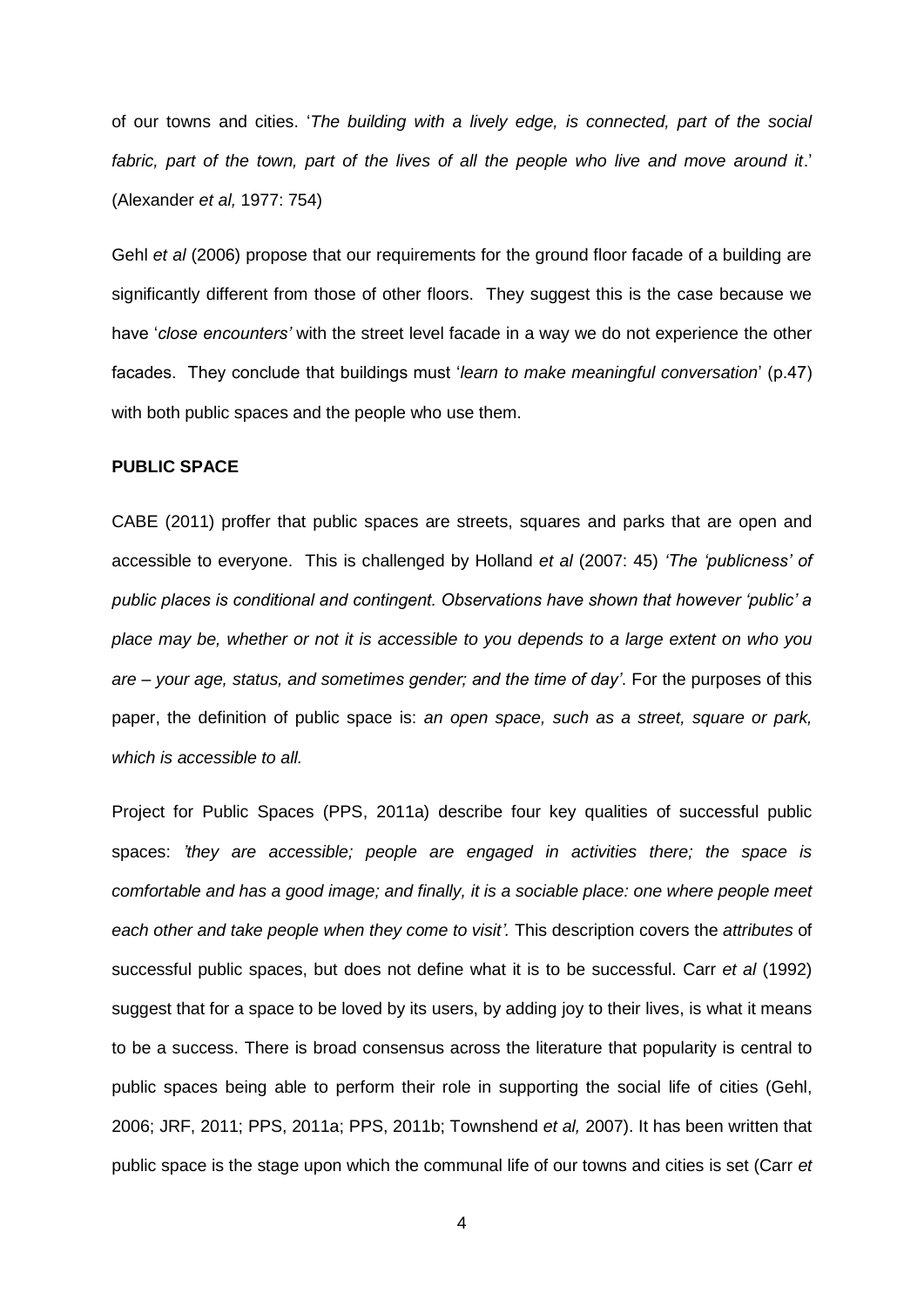*al,* 1992; Gehl, 2006; PPS, 2011a; Sparks and Chapman, 1996) the backdrop for an important part of our everyday lives that is not fulfilled by either our home or work environments. Recent literature has shown that towns and cities with vital and vibrant social and economic lives are also those with good quality, well maintained public spaces (Carmona *et al,* 2003; CABE and DETR 2001). This message is reinforced within *'Planning Policy Statement 1: Delivering Sustainable Development'* (ODPM 2005, p7) '*The condition of our surroundings has a direct impact on the quality of life and the conservation and improvement of the natural and built environment brings social and economic benefit for local communities*.'

Successful public spaces have been stated to provide benefits on a number of different levels; from economic benefits such as increased land, property and rental values (CABE and DETR, 2001) to social benefits including providing a forum for social interaction (PPS, 2011b). They include environmental benefits such as support for biodiversity within towns and cities (TfL, 2005) and cultural benefits such as enhancing the unique identity of a place (DETR, 2000), and, finally, health benefits including stress reduction and improved personal health (CABE, 2011). Distilled from the literature, table 2 articulates the potential benefits, the multiplicity of which makes the importance of successful public spaces clear:

### *(Table 2 here)*

A review of the literature has identified a number of factors which can contribute to the success of public spaces; they can be grouped under the following themes: activity; access; conviviality and comfort; distinctiveness; safety; robustness and flexibility (Table 3).

#### *(Table 3 here)*

Whilst active frontages are advocated by both best practice guidance for urban design and architecture (Llewelyn Davies, 2007; ODPM, 2004; TfL, 2005) and local authorities through planning policy (PCC, 2007; URBED, 2009), there has been little empirical research into how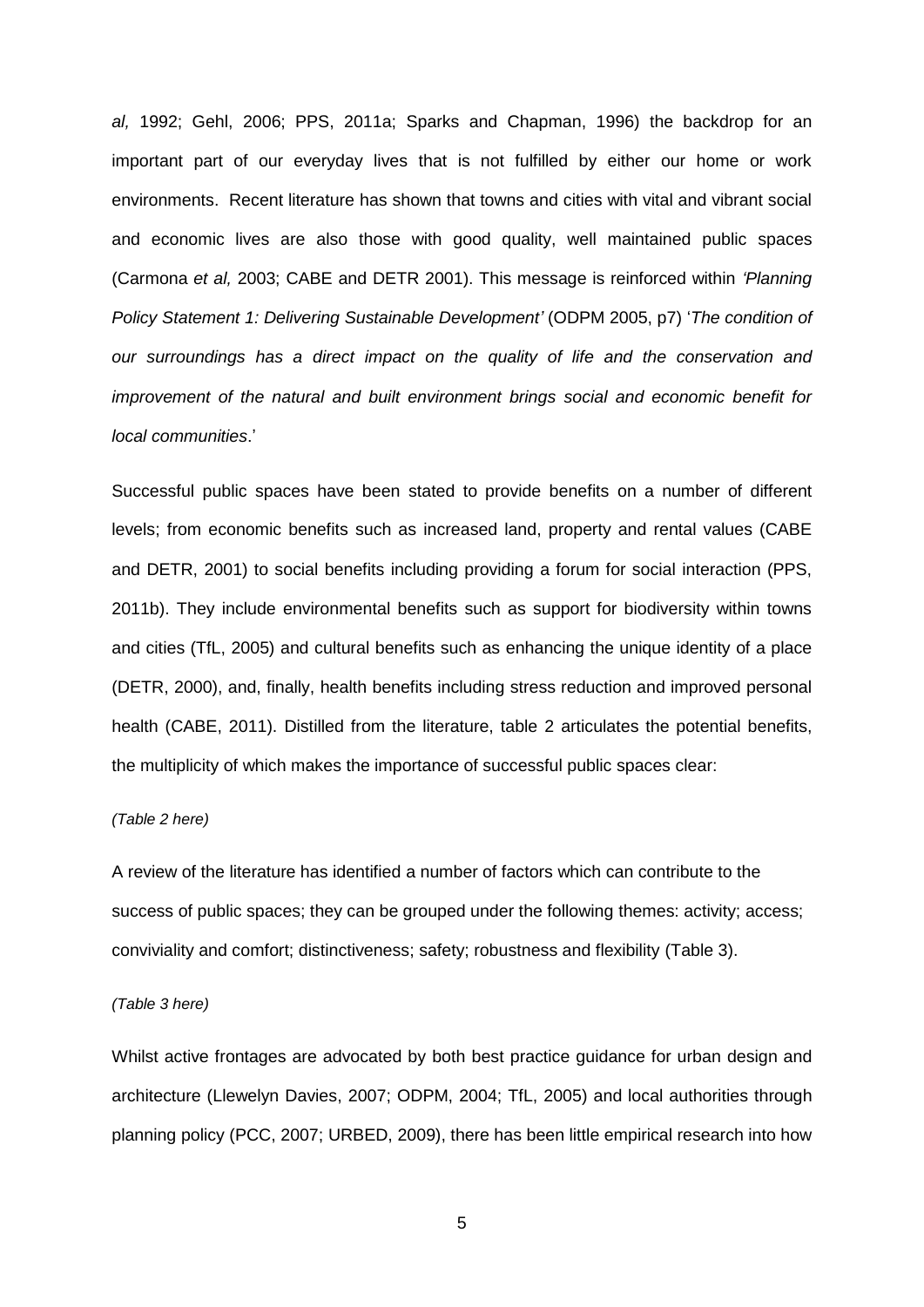they affect perceptions of public space and behaviour in public space. Three studies are referred to here which illustrate the extent of recent research.

An observational study was carried out in Copenhagen (Gehl *et al,* 2006) to investigate the connection between pedestrian stays and actions and the design of ground floor facades. The study found that: pedestrian traffic was slower along interesting sections of facade; more people turned their heads towards the active facade and more people stopped in front of the active facade. A previous observational study carried out in Madrid supported the findings of the Copenhagen study (Gehl *et al,* 2006). What this previous research does not explore however is how active frontages affect public perceptions of public spaces. One study which starts to do this is a study into women's perceptions of fear and the design of the urban environment (Boyle *et al,* 2011). The findings suggest that spaces designed to encourage active uses were perceived to be safer.

The conclusions of the two observational studies rely on interpreting people's behaviour as opposed to investigating their perceptions. This leaves a clear gap in knowledge in terms of research into the relationship between the quality of an active frontage and *perceptions* of the public space that frontage relates to. This gap warrants further research into this area.

## **METHODOLOGY**

This research was carried out through an online questionnaire survey. The use of the questionnaire survey helped to realise the aspiration to gather a significant number of responses, and to avoid interviewer bias (Gillham, 2000). Online surveys are particularly suited to collecting data on attitudes (Robson, 2002). The questionnaire went through two stages of pre-testing.

Photographs of a variety of public spaces were taken, from which four pairs were selected by a panel of experts from the field of architecture. The panel rated the level of active frontage shown in each of the photographs (Table 4) using the facade evaluation scale from *The Urban Design Compendium* (Llewelyn Davies, 2007) (Table 1).; Previous research has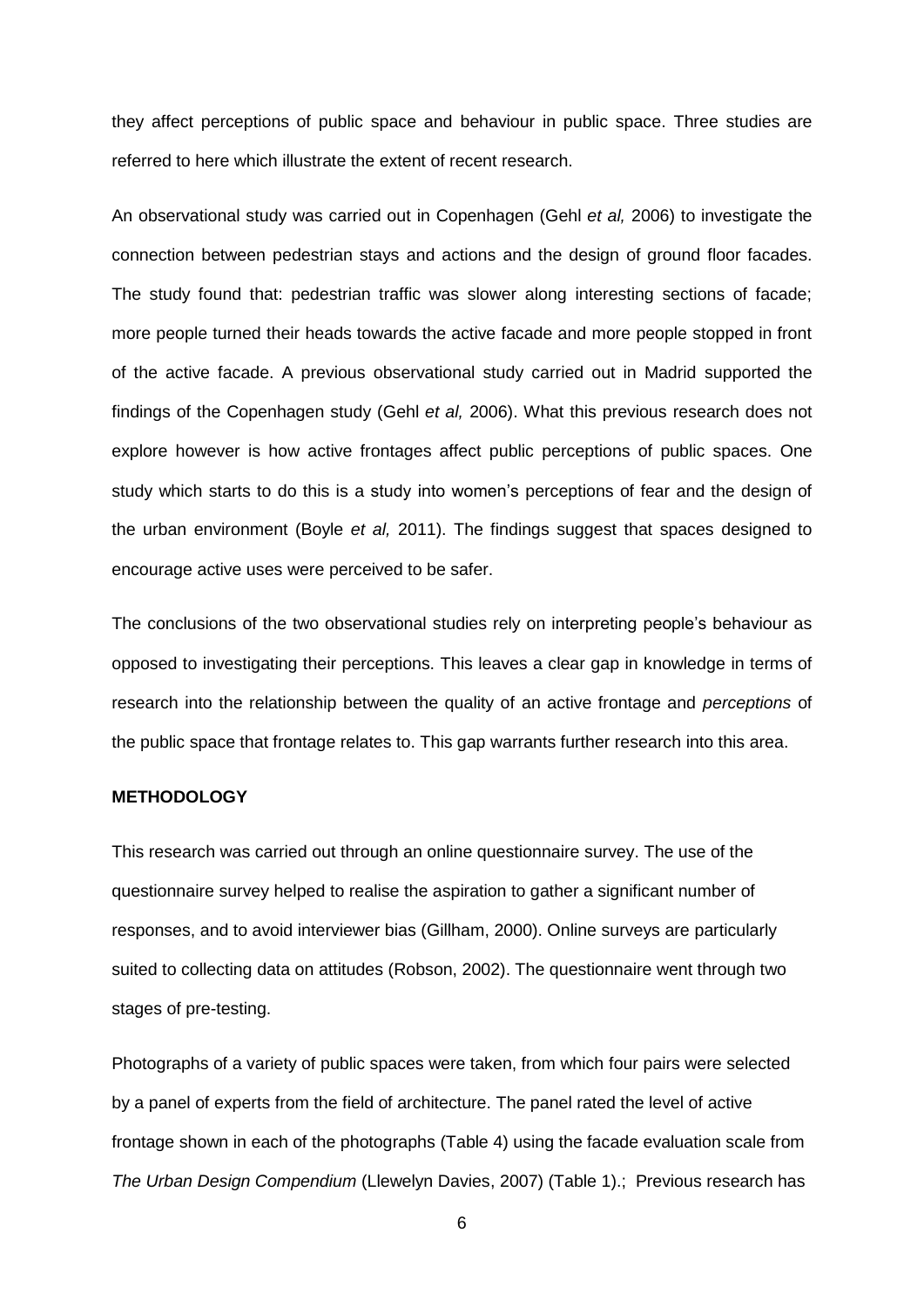shown a close link between respondents' opinions expressed on location and those expressed in response to photos (Groat, 1988); this supports the use of photographic images within the online questionnaire. A recent study into aesthetic preferences used photographic images of street elevations in a similar way (Gjerde, 2011). Photographs were also used to measure formal indicators of social urban sustainability and make comparisons between two urban centres in Australia (Porta and Renne, 2005). Nelessen's visual preference survey is one of the most prominent visual assessment methods used within urban design and planning practice for the purposes of community engagement (Bailey et al, 2007). The methodology requires participants to rank photographs of places and spaces in order to articulate the impressions of residents in relation to their community (Al-Kodmany, 2001). Nelessen states that images need to reflect what people would see within the study area, including, *inter alia*, landscaping, streetscape elements and level of human activity (Nelessen, 1994). Two different versions of the questionnaire were produced using the different photographs of the spaces (Survey 1 and Survey 2: Figure 1); the purpose of which was to determine whether there was a difference in perceptions based on the rating of active frontage for that image. A number of scenario questions were asked in relation to each photo using both semantic differential scales and Likert scales.

#### *(Figure 1 here)*

#### *(Table 4 here)*

The study used a combination of convenience and snowball sampling. 170 people were initially invited to complete the questionnaire and to forward it to others for completion. A total of 152 people were engaged through the survey. Within the study the gender split was relatively even (57.1% female respondents). The mean age of respondents was 41 years.

The dataset was analysed using SPSS18. Independent sample t-tests were used to compare the means and identify significant differences across the two questionnaires. A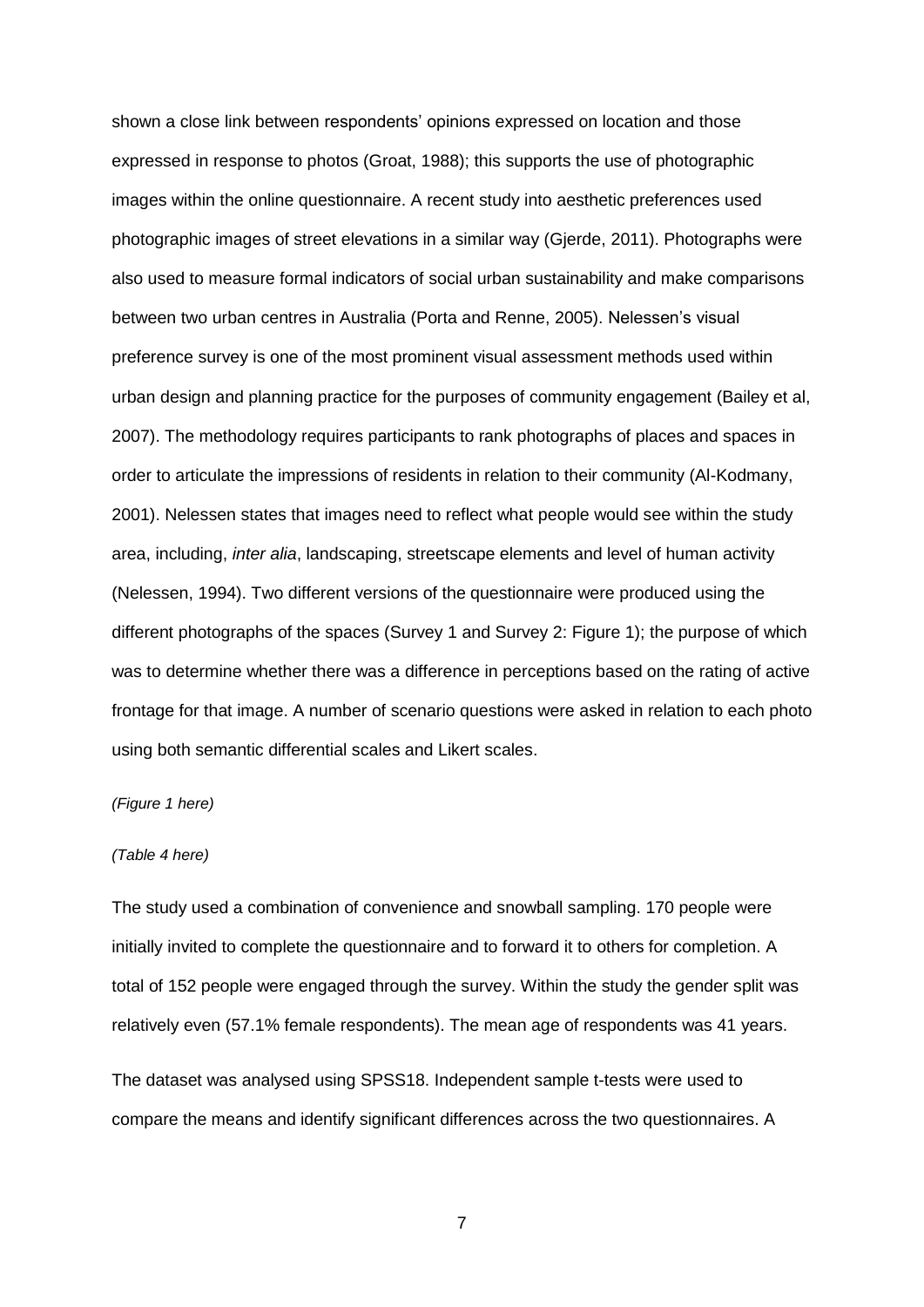linear correlation was also carried out to identify the relationship between the active frontage rating and the respondents' perceptions of each of the public spaces.

# **RESULTS AND ANALYSIS**

The findings in relation to each of the four public spaces used within the questionnaire are considered individually and patterns within the findings are then discussed.

#### *Space w*

Figure 2 shows the pair of photos of *Space w*. Image w1 has an active frontage rating (AFR) of 2.44 and image w2 has an AFR of 3.33.

*(Figure 2 here)*

*(Table 5 here)*

As can be seen within table 5, there were significant differences between the two surveys for five of the semantic pairs: unfriendly-sociable; relaxing-exciting; sleepy-lively, active-dormant and boring-interesting. The means for each of the surveys show therefore that the image of *space w* used within Survey 2 (with the better active frontage rating) was perceived to be significantly more lively, sociable, exciting, active and interesting than the image of the same space used within Survey 1 (with the poorer active frontage rating). The only statement to provide a significant difference on the Likert scale was '*This space makes me feel at ease'*.

## *Space x*

*(Figure 3 here)*

*(Table 6 here)*

Table 6 shows that there were significant differences for each of the semantic pairs for *Space x*. From the image used within Survey 1 (with the better active frontage rating), the space was perceived to be more safe, comfortable, lively, sociable, noisy, pleasant, exciting, convivial, active and interesting than in Survey 2.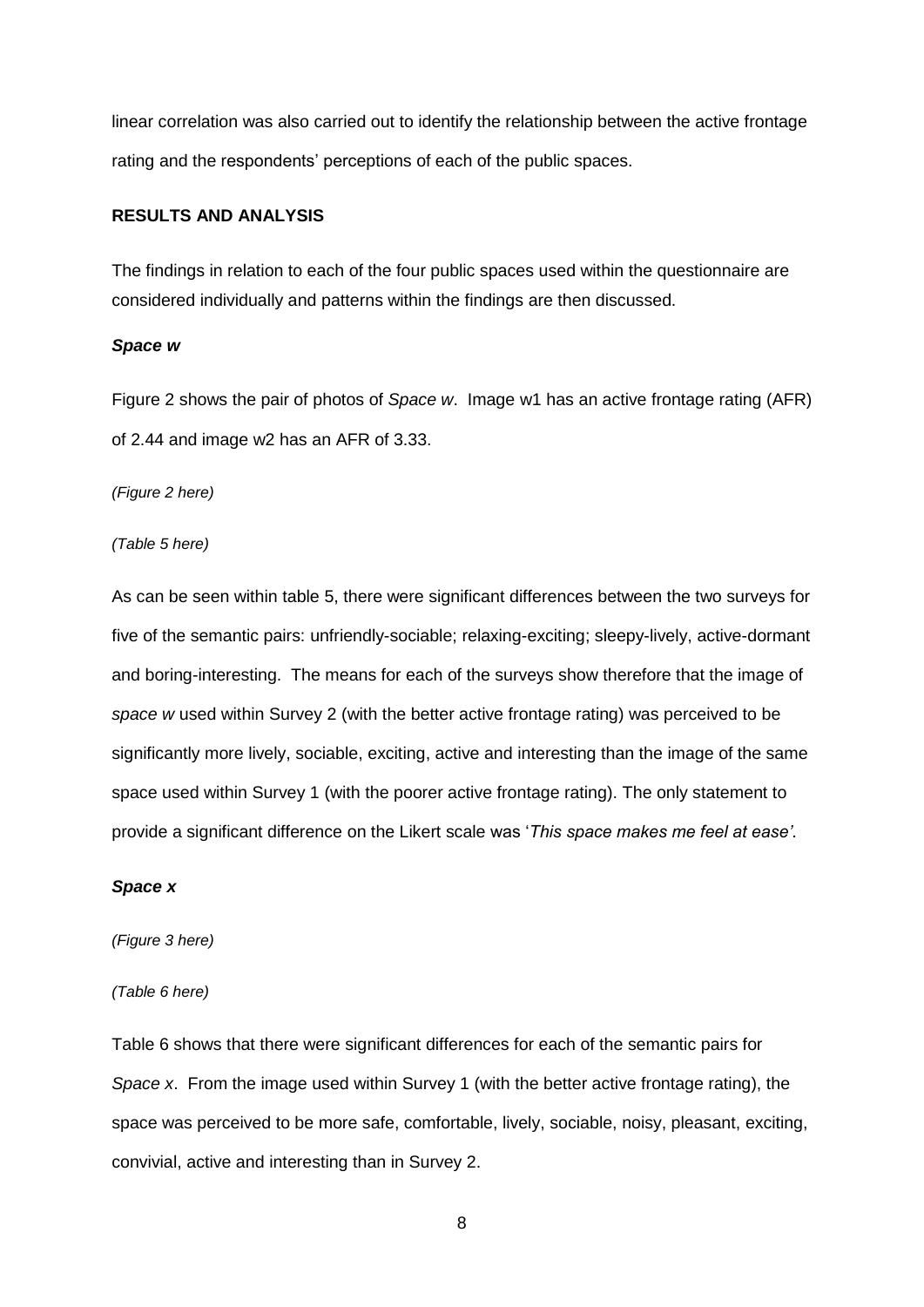#### *(Table 7 here)*

As illustrated in table 7, there were also significant differences for each of the likert statements for *Space x*. Significantly more people from Survey 1 than Survey 2 agreed with each of the statements to a greater degree.

## *Space y*

#### *(Figure 4 here)*

There were significant differences between Survey 1 and 2 for all of the semantic differential pairs for *Space y*. Very significant differences on the Likert scale were identified between the means of the two surveys for four of the five statements with the exception of '*I would come here at night*'.

## *Space z*

#### *(Figure 5 here)*

The means for the two surveys indicate that the perceptions of the space in Survey 1 (with the better active frontage rating) were that it was **less** sociable, peaceful, pleasant and interesting than in Survey 2. There were significant differences in the means on the Likert scale for three of the statements; '*This space makes me feel at ease', 'I would meet my friends here'* and *'I would come back here*' with more respondents agreeing with these statements to a greater degree in Survey 2 than in Survey 1.

There is a consistent pattern of the photographic image with the better active frontage rating being favoured, with the exception of *space z*, The Southbank in London. This is a notable exception and one for which an explanation can be postulated: it has been highlighted in the literature that a space could be poorly designed, but, due to its location and linkages, be lively and popular (Jacobs 1961). That is not to say that The Southbank is poorly designed, however it does not benefit from all of the success factors identified within the literature, more specifically, in many places there is no active frontage. However, its other benefits,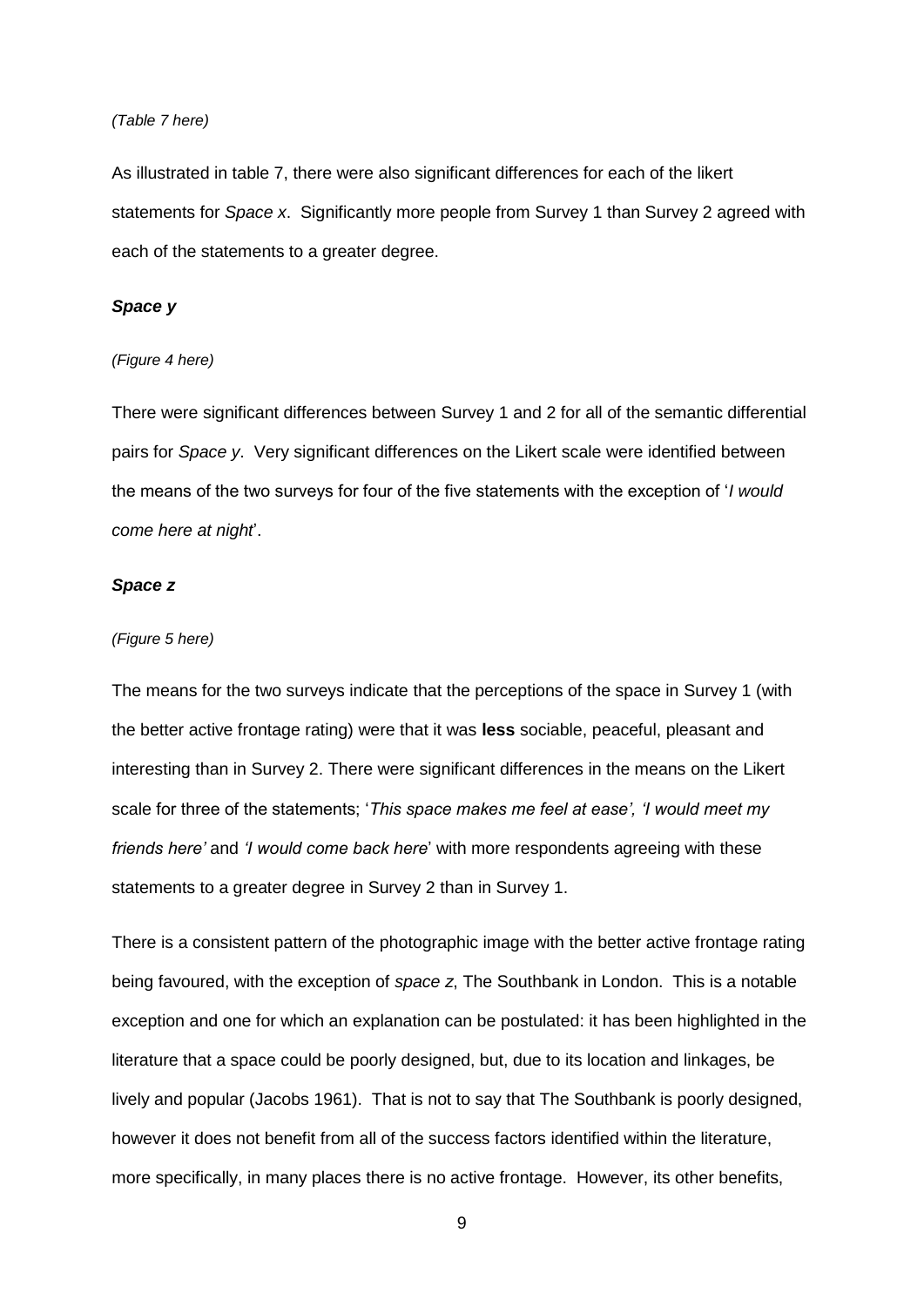such as the river, views, open space and activity, far outweigh the lack of active frontage and this is shown in the findings. In all other cases, the public space within the image with the better active frontage rating is perceived to be more sociable, interesting, comfortable, pleasant, convivial and safe.

#### **Active Frontages and Public Perceptions of Public Spaces**

A linear correlation was carried out to identify the relationship between the active frontage rating and the respondents' perceptions of each of the spaces. Table 8 illustrates the findings.

#### *(Table 8 here)*

All but one pair of variables was found to have a very significant relationship; the exception is that the Relaxing-Exciting semantic differential pair does not vary significantly in relation to the quality of the active frontage ( $r = 0.039$ ). The strongest relationship is that between the semantic pair Active-Dormant and the rating of the active frontage (*r* = -0.329). The negative value indicates that as the active frontage rating increases, the mean of the perception on the Active-Dormant scale decreases, ie. the higher the quality of active frontage, the more active the space is perceived to be. Other strong findings include the relationship between the active frontage rating and perceptions of a space on the Comfortable-Uncomfortable scale (*r* = -0.319) with respondents' perceptions that a space is comfortable increasing with the quality of active frontage of that space and the relationship between the active frontage rating and perceptions of a space on the Safe-Unsafe scale (*r* = -0.305) with respondent's perceptions of safety increasing as the quality of active frontage increases.

#### **DISCUSSION AND CONCLUSIONS**

The overall aim of this research was to improve the understanding of the relationship between the quality of active frontages and perceptions of public spaces. From the literature, this paper has shown that the success of public spaces is a somewhat intangible phenomenon, definable through its qualities rather than any specific measure. However,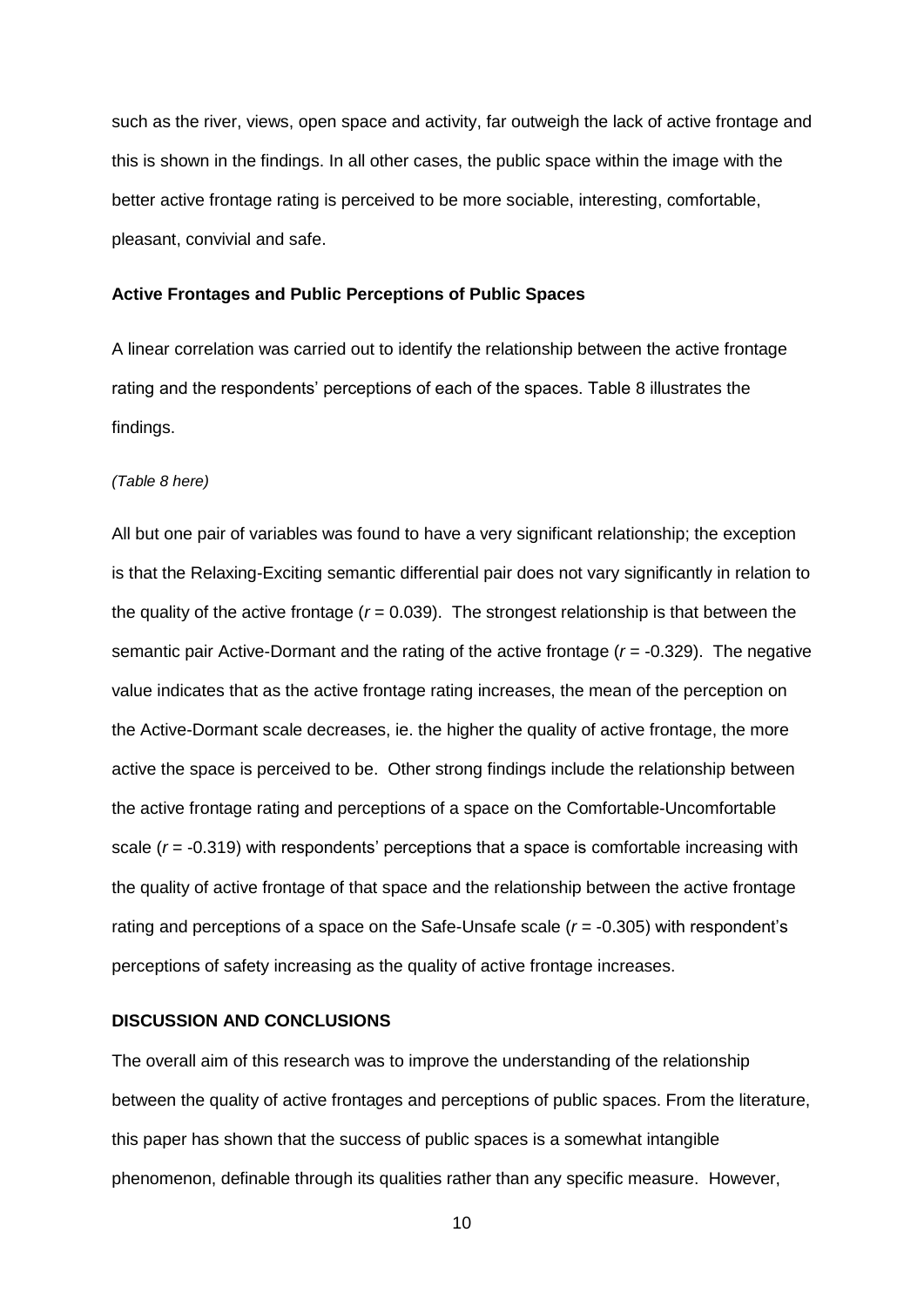there appears to be some agreement that successful public spaces are accessible, active, comfortable and sociable (Gehl *et al,* 2006; PPS, 2011a; PPS, 2011b; Townshend *et al,* 2007). Scant research has been carried out into active frontages, their impacts, potential benefits or their relationship with the public spaces they address; therefore, a clear gap in the literature existed which this study has been able to address.

The research found that there was a relationship between the quality of an active frontage and respondents' perceptions of a space. As the quality of active frontage increased, so did the perception that the space was more: safe, comfortable, lively, sociable, pleasant, convivial, active and interesting. This research therefore supports the stance of selected local planning policy and guidance (Llewelyn Davies, 2007; PCC, 2007) that active frontages should be provided as part of good quality design solutions. Whilst the scope of this paper expands on previous studies, the findings also support those of the previous observational studies (e.g. Gehl *et al*, 2006) that the public are more interested in and more comfortable in the context of better quality active frontages. The findings of this research also support the classifications within the façade evaluation scale (Table 1) (Llewelyn Davies, 2007). Therefore, the use of this scale as both a design and planning tool is supported. Not all spaces will warrant being enclosed by a building with a very high active frontage rating. However, given the findings of the research it would appear inappropriate for any building with a very poor active frontage rating to be designed to enclose a public space. A recommendation for future research is therefore to identify under which conditions the various grades of active frontage are appropriate. This will provide further depth to the façade evaluation scale and would be of use to both design and planning practitioners.

Of the seven public space success factors identified from the literature (Table 3), the findings from this research suggest that the quality of active frontage relating to a public space will impact not only on its safety, but also its activity, conviviality and comfort. Therefore, a contribution of this research would be to add to the conceptualisation of the literature. Thus,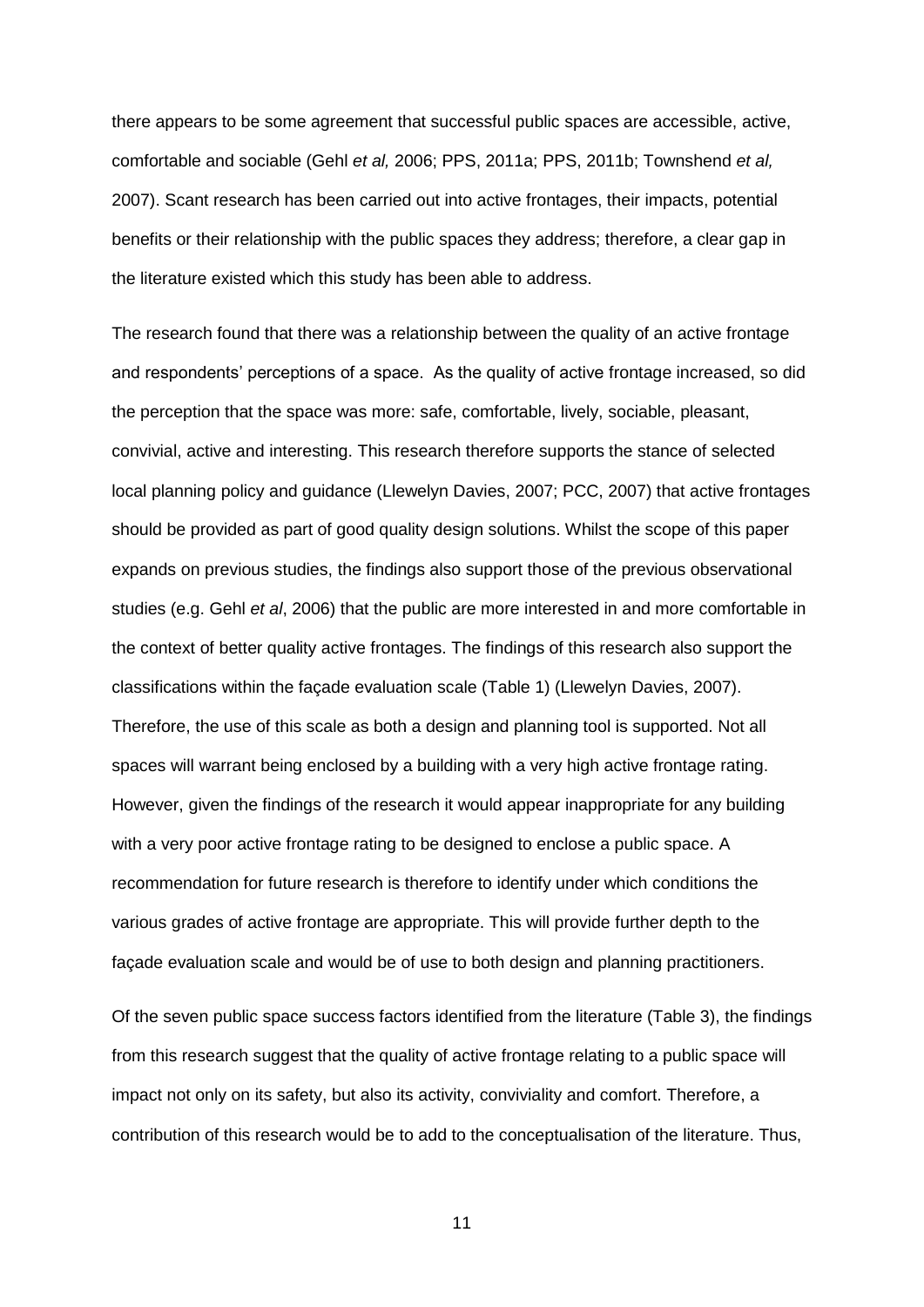in future, Table 3 could be updated to include the provision of active frontages under the detailed requirements for these additional success factors.

As with all research, this study is subject to limitations. The photographs used within the survey contained differing levels of pedestrian activity within them. This may have influenced the responses of participants and is therefore a limitation of the research. Any future research or replication of this study should look to address this in order to identify whether the results are indeed affected. The sample group was predominantly based in South West England and the photographs used illustrate a selection of spaces in Greater London. Whilst these limitations of geography and sample demographic exist, it is thought that the findings of this paper should be of interest to other researchers and practitioners as they augment the existing limited research in this area. Future research could address these geographical limitations with research carried out in a different region or on a national or international level. Future research could also further investigate public perceptions using qualitative techniques.

The quality of an active frontage has been shown to impact upon the perceptions of the public space to which that frontage relates. Given the potential benefits of successful public spaces exposed through the literature, active frontages which create meaningful relationships with the public spaces they address should be encouraged.

# **REFERENCES**

Alexander, C., Ishikawa, S., Silverstein, M. with Jacobson, M., Fiksdahl-King, I. and Angel, S. (1977) *A Pattern Language.* New York: Oxford University Press.

Al-Kodmany, K. (2001) Visualization Tools and Methods for Participatory Planning and Design, *Journal of Urban Technology*, 8 (2): 1-37.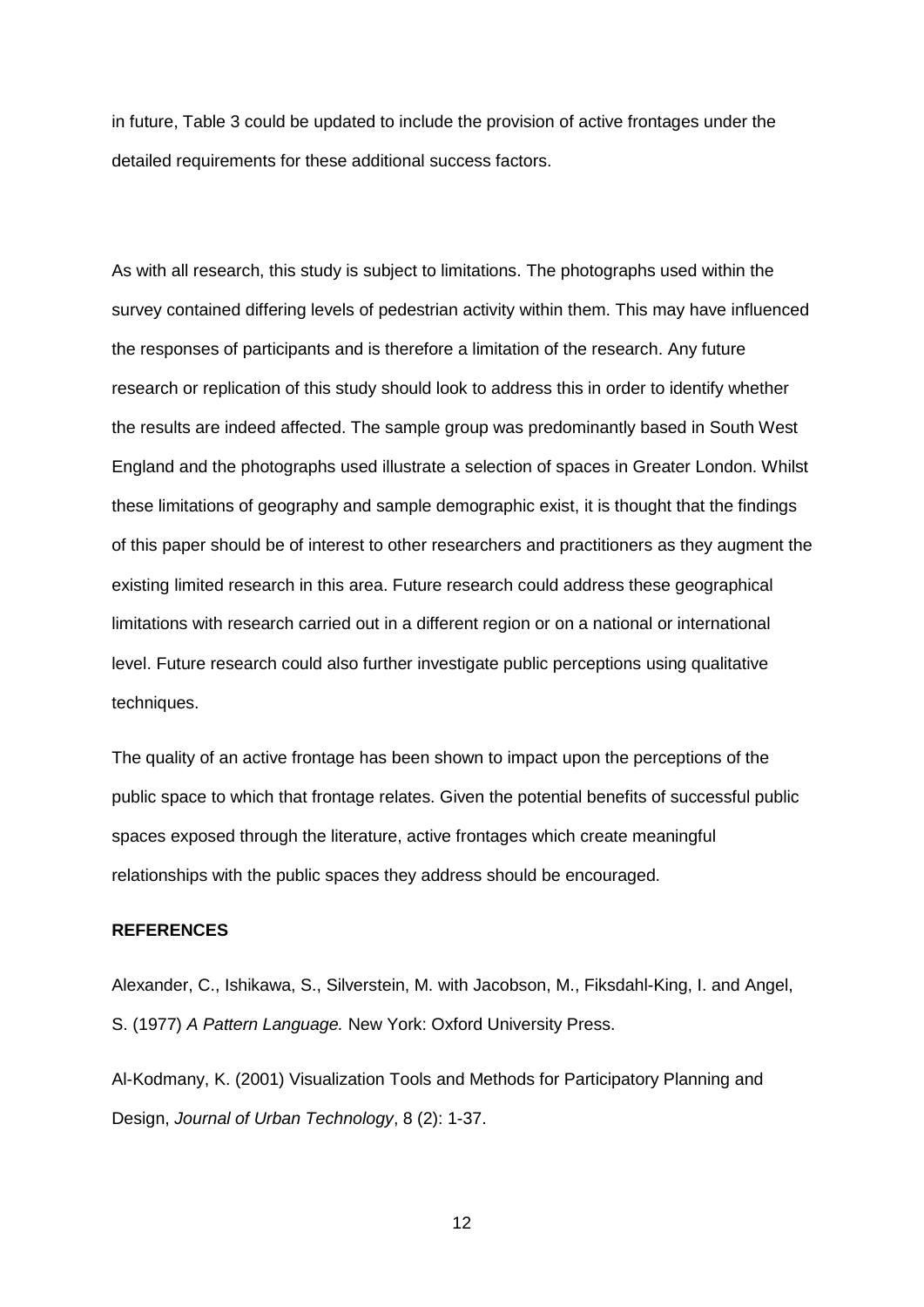Bailey, K., Grossardt, T. and Pride-Wells, M. (2007) Community design of light rail transitoriented development using casewise visual evaluation (CAVE), Socio-Economic Planning Sciences, 41: 235-254.

Bentley, I., Alcock, A., Murrain, P., McGlynn, S. and Smith, G. (1985) *Responsive Environments: a manual for designers*, London: Architectural Press.

Boyle, J., Findlay, C. and Forsyth, L. (2011) *An Investigation into Women's Perceptions of Fear and the Design of the Urban Environment*,

http://www.openspace.eca.ac.uk/conference/proceedings/PDF/Forsth.pdf, accessed 24 January 2011.

CABE (Commission for Architecture and the Built Environment) (2011) *Public space benefits*, http://www.cabe.org.uk/sustainable-places/public-space/benefits, accessed 10 March 2011.

CABE and DETR (Department for Environment, Transport and the Regions) (2001) *The value of urban design: a research project commissioned by CABE and DETR to examine the value added by good urban design.* London: Thomas Telford Publishing.

Carmona, M., Heath, T., Oc, T. and Tiesdell, S. (2003) *Public Places, Urban Spaces*. Oxford: Architectural Press.

Carr, S., Francis, M., Rivlin, L. and Stone, A. (1992) *Public Space.* Cambridge: Cambridge University Press.

CLG (Department for Communities and Local Government), DfT (Department for Transport) and Welsh Assembly (2007) *Manual for Streets*. London: Thomas Telford.

DETR (2000) *By Design: Urban design in the planning system: towards better practice.* Norwich: HMSO.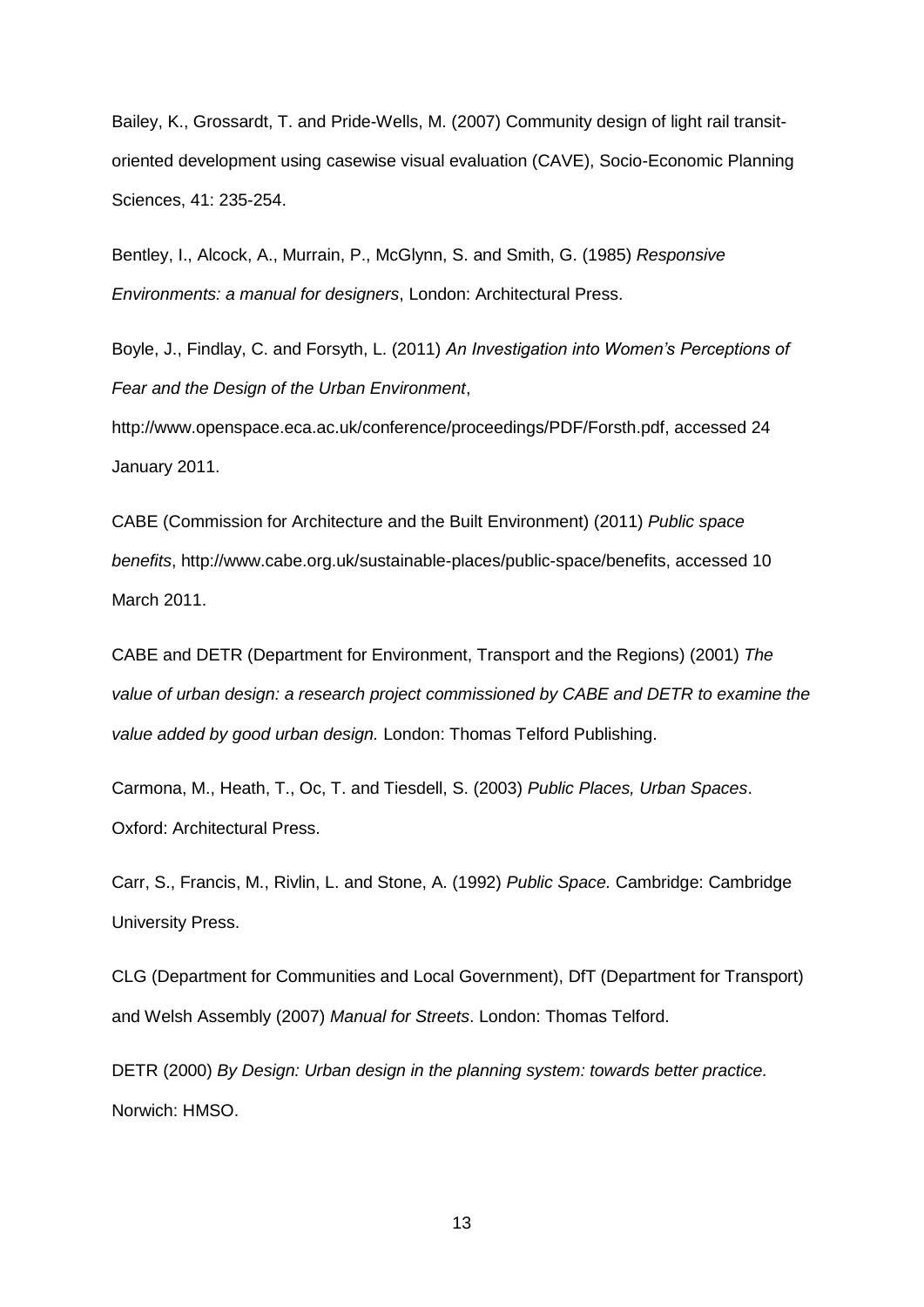DoE (Department of the Environment) (1994) *Vital and Viable Town Centres: Meeting the Challenge*. Norwich: HMSO.

Gehl, J. (1994) *Places for People*. Melbourne: Melbourne City Council.

Gehl, J. (2006) Life Between Buildings, Using Public Space, 6<sup>th</sup> edition. Skive: The Danish Architectural Press.

Gehl, J., Kaefer, L. J. and Reigstad, S. (2006) Close encounters with buildings. *Urban Design International* 11: 29-47.

Giddings, B., Charlton, J. and Horne, M. (2011) Public squares in European city centres. *Urban Design International* 16 (3): 202-212.

Gillham, B. (2000) *Developing a Questionnaire*. London: Continuum.

Gjerde, M. (2011) Visual evaluation of urban streetscapes: How do public preferences reconcile with those held by experts?, *Urban Design International*, 16 (3): 153-161.

Groat, L. (1988) 'Contextual compatibility in architecture: An issue of personal taste?' In: Nasar, J. L. (ed.) *Environmental Aesthetics: Theory, Research and Applications*. Cambridge: Cambridge University Press, pp. 228-257.

Holland, C., Clark, A., Katz, J. and Peace, S. (2007) *Social interactions in urban public places*. Bristol: The Policy Press.

Jacobs, J. (1961) *The Death and Life of Great American Cities*. New York: Random House.

Llewellyn Davies (2007) *Urban Design Compendium*. London: English Partnerships.

Miles, M. (1997) *Art Space and the City: public art and urban futures*. London: Routledge.

Nelessen, A. (1994) Visions for a New American dream: process, principles, and an ordinance to plan and design small communities. Chicago: American Planning Association Press.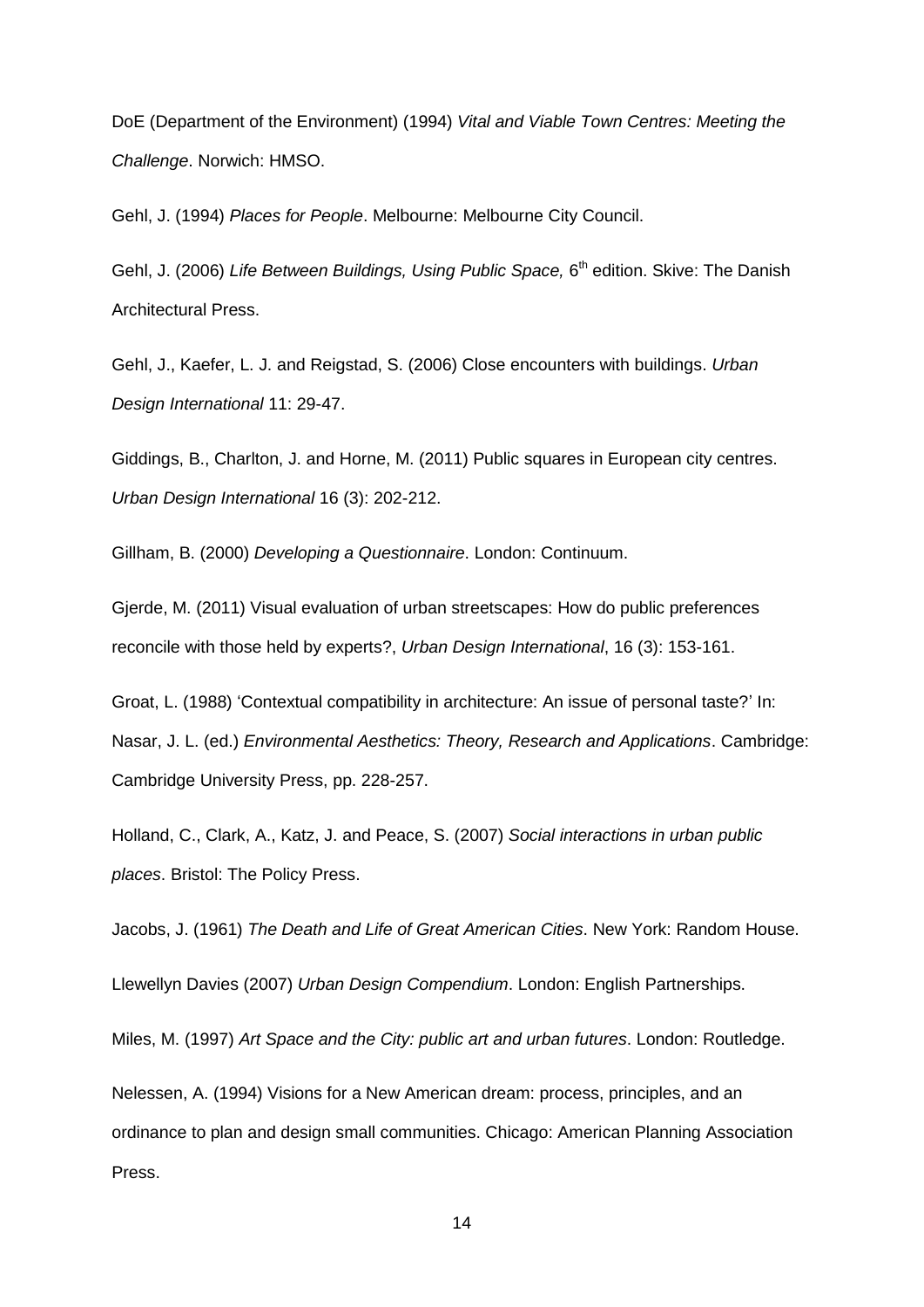Newman, O. (1973) *Defensible Space: People and Design in the Violent City*. London: Architectural Press.

ODPM (Office of the Deputy Prime Minister) (2004) *Safer Places: The planning system and crime prevention*. Norwich: HMSO.

PCC (Plymouth City Council) (2007) *Local Development Framework: Core Strategy 2006- 2021*. Plymouth: Plymouth City Council.

Porta, S. and Renne, J. L. (2005) Linking urban design to sustainability: formal indicators of social urban sustainability field research in Perth, Western Australia, *Urban Design International*, 10 (1): 51-64.

PPS (Project for Public Spaces) (2011a) What Makes a Successful Place? http://www.pps.org/articles/grplacefeat/, accessed 25 February 2011.

PPS (2011b) What is a Great Civic Space?

http://www.pps.org/articles/benefits\_public\_spaces/, accessed 25 February 2011.

Robson, C. (2002) *Real World Research*, 2nd edition. Oxford: Blackwell Publishing

Sparks, L. and Chapman, D. (1996) Environment and Space, in D. Chapman (ed) *Creating neighbourhoods and places in the built environment*. London: E & FN Spon.

TfL (Transport for London) (2005) Improving walkability: Good practice guidance on improving pedestrian conditions as part of development opportunities. London: Transport for London.

Townshend, T., Hassler, J., Madanipour, A., Jackson, S. and Roe, M. (2007) *Public Space Vitality: in the North East Region*. Newcastle: One North East, Culture Northeast and Global Urban Research Unit.

Urban Task Force (1999) *Towards an Urban Renaissance: Final report of the Urban Task Force Chaired by Lord Rogers of Riverside*. Norwich: HMSO.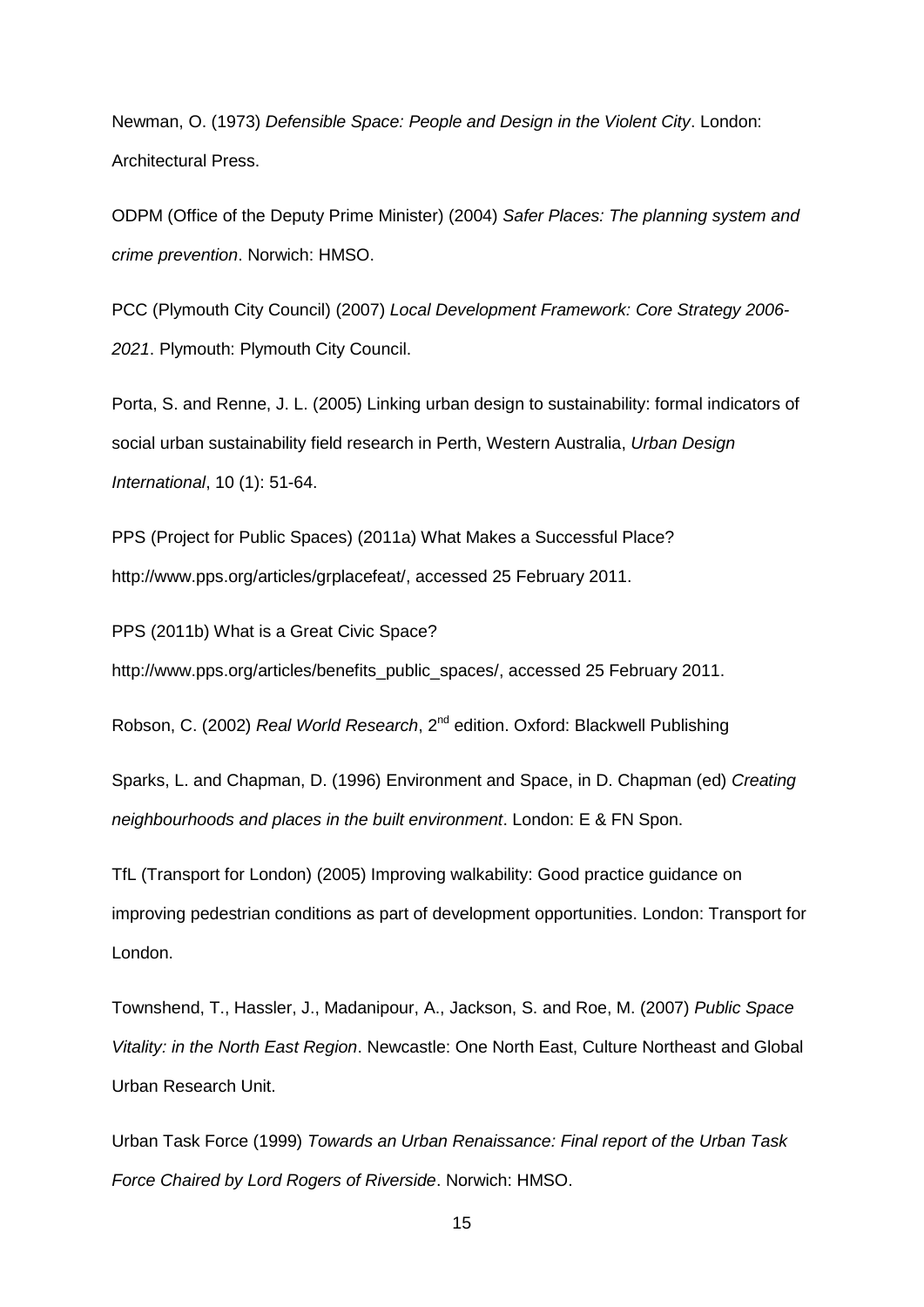URBED (2009) *Nottingham City Centre Urban Design Guide*. Nottingham: Nottingham City Council.

Whyte, W. H. (1980) *The social life of small urban spaces*. Washington DC: Conservation Foundation.

*Word count: 5,925 including all tables and references*

*Date of manuscript: 27th June 2013*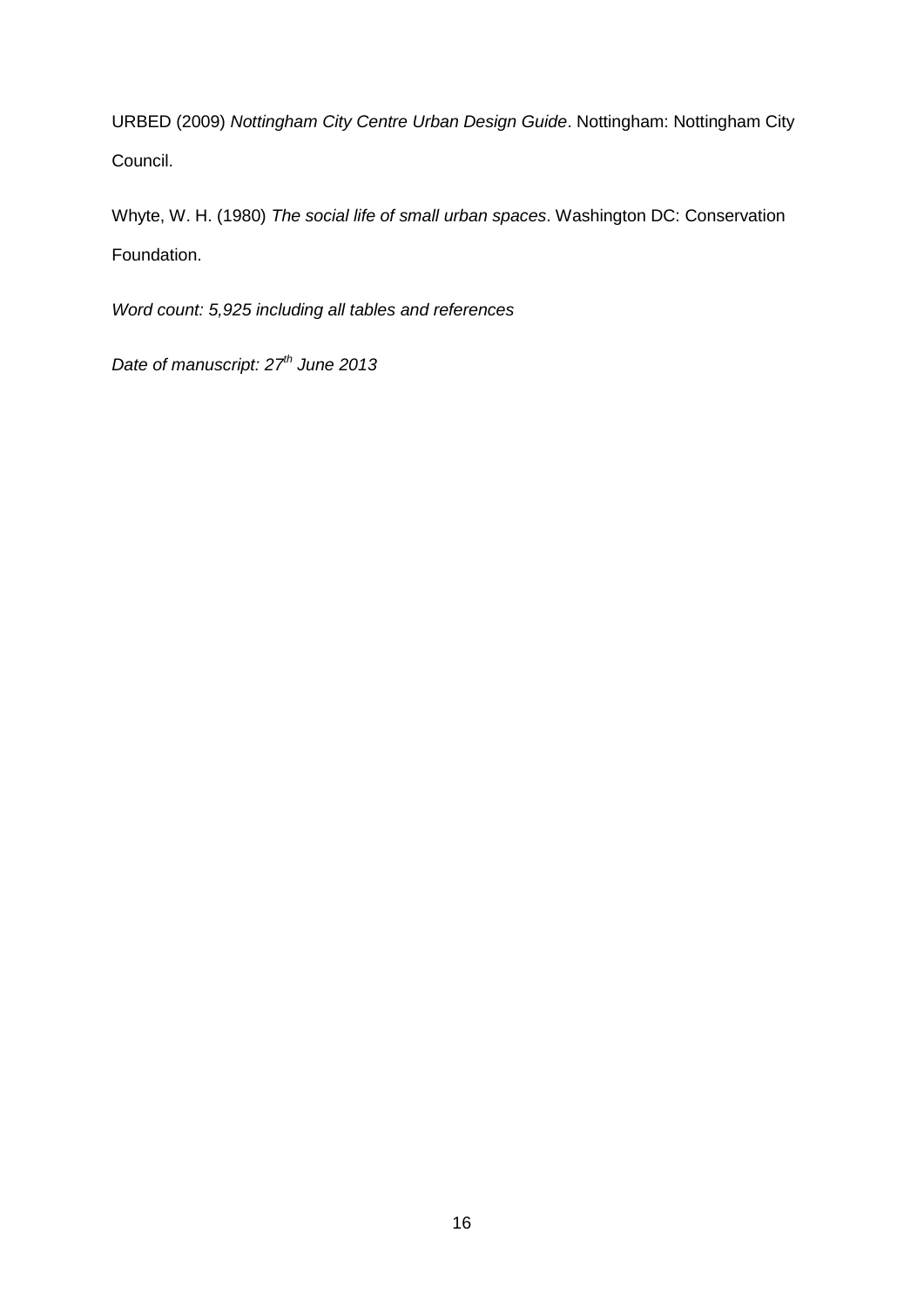# **TABLES, FIGURES AND PLATES**

## **Grade A frontage**

|  |  |  | • > 15 premises every 100m |  |
|--|--|--|----------------------------|--|
|--|--|--|----------------------------|--|

- > 25 doors and windows every 100m surface
- A large range of functions

# **Grade B frontage**

• 10-15 premises every 100m • > 15 doors and windows

- every 100m
- A moderate range of functions

## **Grade C frontage**

- 6-10 premises every 100m
- Some range of functions
- < half blind or passive facades

# **Grade D frontage**

- 3-5 premises every 100m
- Little or no range of functions
- Predominantly blind or passive facades

## **Grade E frontage**

- 1-2 premises every 100m
- No range of functions
- Predominantly blind or passive facades
- No blind facades and few passive ones
- Much depth and relief in the building
- High quality materials and refined details
- A few blind or passive facades
- Some depth and modelling in the building surface
- Good quality materials and refined details
- Very little depth and modelling in the building surface
- Standard materials and few details
- Flat building surfaces
- Few or no details
- Flat building surfaces
- No details and nothing to look at

*Table 1: Facade evaluation scale (Llewelyn Davies, 200; after Gehl, 1994)*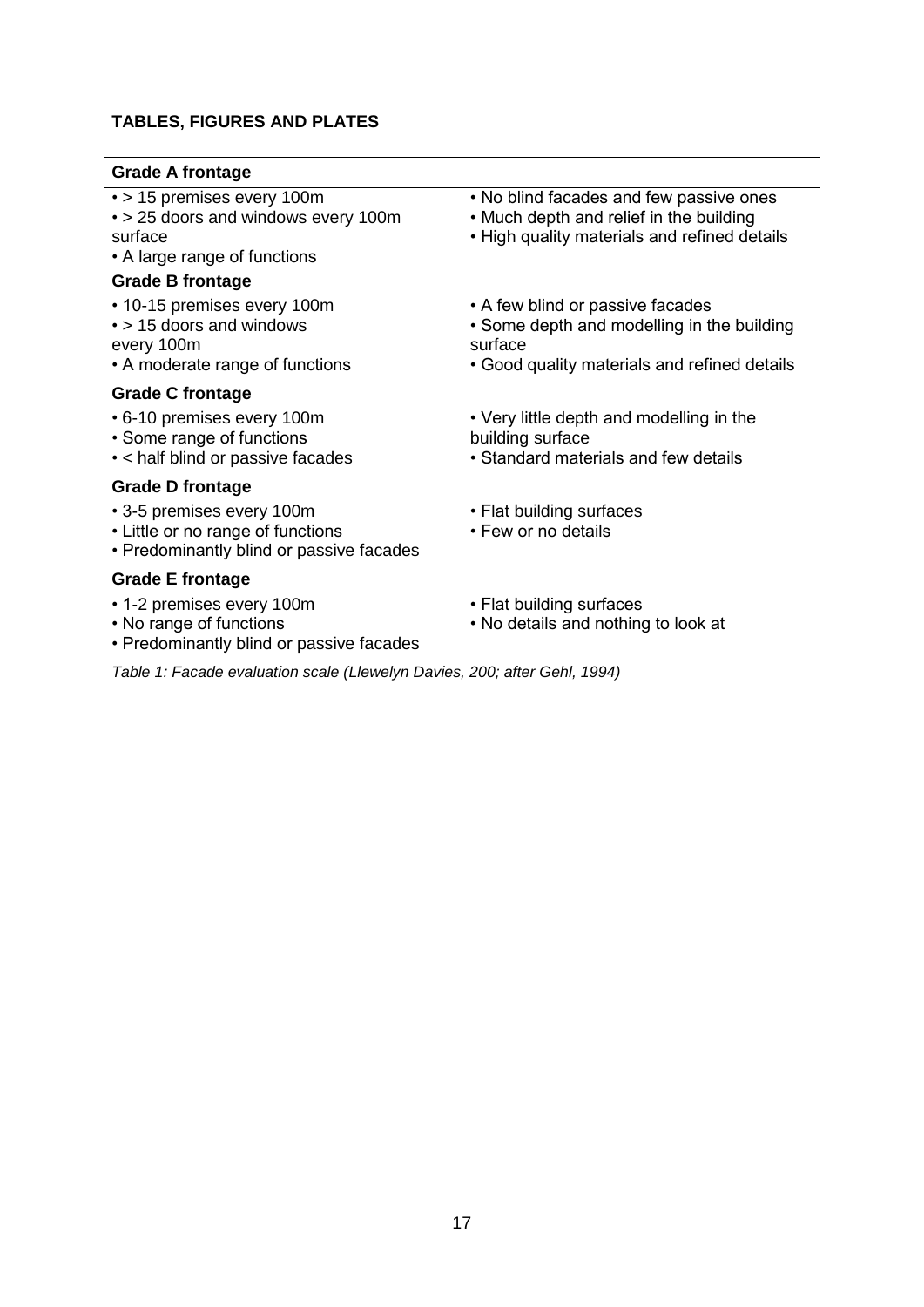|                                  | <b>Benefits</b>                                                                                                                                                                                                                                                                                                                                                                                                                                                | <b>References</b>                                                                    |  |
|----------------------------------|----------------------------------------------------------------------------------------------------------------------------------------------------------------------------------------------------------------------------------------------------------------------------------------------------------------------------------------------------------------------------------------------------------------------------------------------------------------|--------------------------------------------------------------------------------------|--|
| <b>Social benefits</b>           | Reduced pollution and better health through<br>encouraging walking and other sustainable<br>modes of transport;<br>Reduced stress;<br>Less crime and fear of crime;<br>$\bullet$<br>Enhanced civic pride;<br>٠<br>Inclusive environments;<br>$\bullet$<br>Providing a forum for social interaction;<br>$\bullet$<br>meeting people - friends, acquaintances or<br>strangers;<br>Individual and group empowerment;<br>$\bullet$<br>Better quality of life.<br>٠ | CABE and DETR,<br>2001;<br>Carr et al, 1992;<br>Giddings et al, 2011;<br>PPS, 2011b. |  |
| <b>Economic</b><br>benefits      | Acting as a catalyst to revitalising<br>neighbourhoods or areas of a town or city to<br>encourage inward investment;<br>Increased land, property and rental values;<br>$\bullet$<br>Attracting greater numbers of people to an<br>$\bullet$<br>area thus benefiting the businesses located<br>there;<br>Reduced maintenance and running costs;                                                                                                                 | CABE and DETR,<br>2001; Giddings et al,<br>2011; PPS, 2011b;<br>TfL, 2005.           |  |
| <b>Environmental</b><br>benefits | Reduced environmental damage;<br>$\bullet$<br>Support for diverse ecology within towns<br>$\bullet$<br>and cities;<br>Reduced energy consumption;<br>٠<br>Potential for sustainable urban drainage;<br>Help combat urban heat island effect                                                                                                                                                                                                                    | CABE and DETR,<br>2001; Giddings et al,<br>2011; PPS, 2011b;<br>TfL, 2005.           |  |
| <b>Cultural benefits</b>         | Providing or enhancing the unique identity<br>$\bullet$<br>of a place, town or city;<br>Providing users with open access to cultural<br>activities;<br>Establishing significance and meaning for<br>individuals and groups.                                                                                                                                                                                                                                    | Carr et al, 1992;<br>DETR, 2000;<br>PPS, 2011b.                                      |  |
| <b>Health benefits</b>           | Improved personal health through making<br>walking more attractive;<br>Stress reduction through provision of<br>$\bullet$<br>calming green environment;<br>Improved personal and mental health<br>٠<br>through social exchange.                                                                                                                                                                                                                                | CABE, 2011;<br>TfL, 2005.                                                            |  |

*Table 2: Potential benefits of successful public spaces.*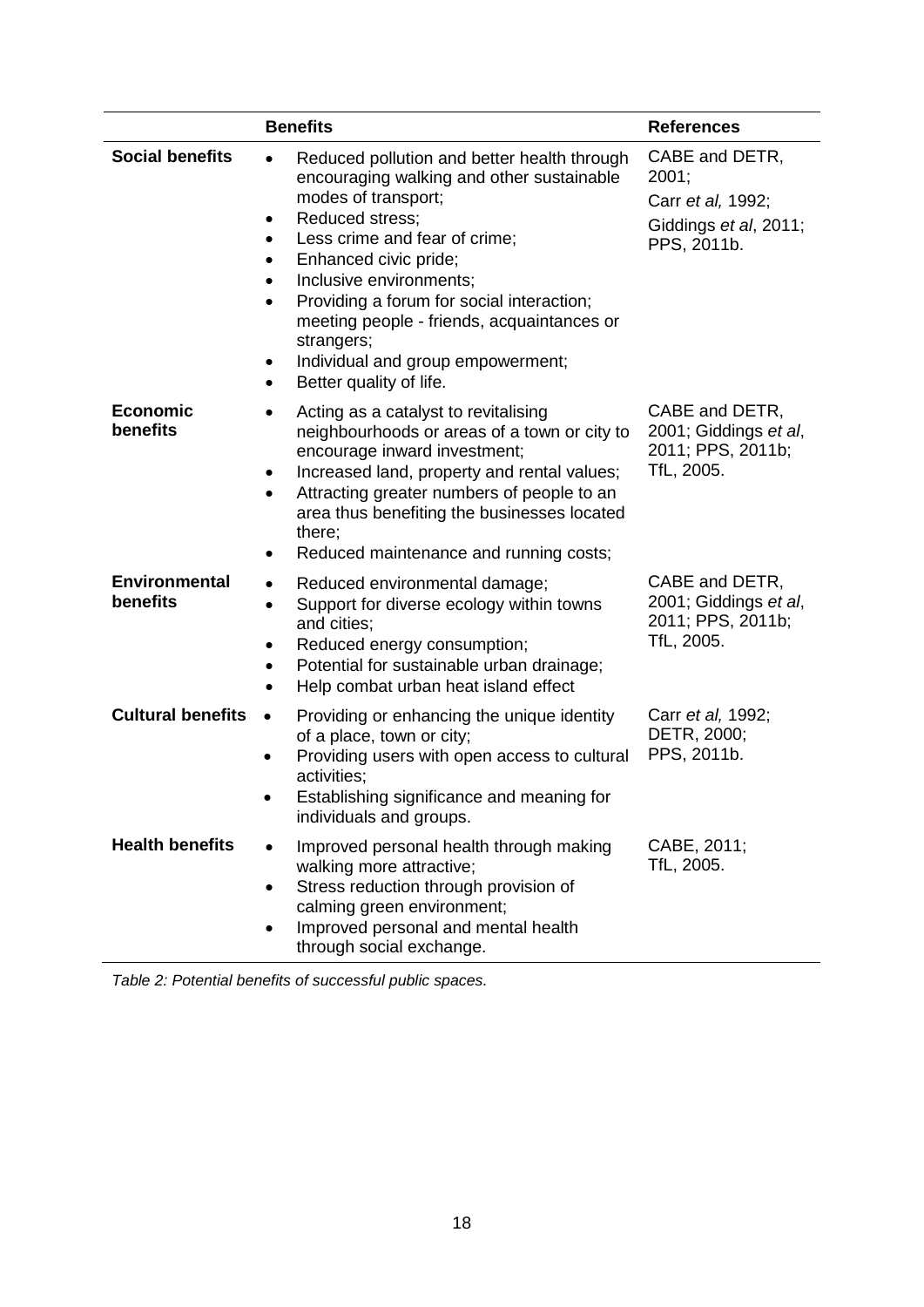| <b>Success factor</b>  | <b>Broad requirement</b>        | <b>Detailed requirement</b>                                                        | <b>References</b>                                                                                                    |
|------------------------|---------------------------------|------------------------------------------------------------------------------------|----------------------------------------------------------------------------------------------------------------------|
|                        | People attract people           | Uses in and around the space                                                       | Alexander et al, 1977; DoE, 1994; Gehl, 2006;<br>Jacobs, 1961; PPS, 2011a; Townshend et al,<br>2007; Whyte, 1980.    |
| Activity               |                                 | Provide areas for rest, relaxation and people watching<br>with choices             | Bentley et al, 1985; Carr et al, 1992; Gehl, 2006;<br>PPS, 2011a; Whyte, 1980.                                       |
|                        | Focus activity areas            | Provide areas for activity - markets, cafes, street<br>performance                 | Carr et al, 1992; PPS, 2011a; Whyte, 1980.                                                                           |
|                        | Activities to suit users' needs | Design for the needs of local community / user group                               | Carr et al, 1992; PPS, 2011a.                                                                                        |
|                        |                                 | Design for a diversity of ages and for both sexes                                  | Alexander et al, 1977; PPS, 2011a.                                                                                   |
|                        |                                 | Routes through the space follow desire lines                                       | Bentley et al, 1985, PPS, 2011a.                                                                                     |
|                        | Connectivity & permeability     | Routes beyond the space link attractors and attractions                            | Bentley et al, 1985, DoE, 1994, PPS, 2011a.                                                                          |
| Access                 |                                 | Provide visual links - views to and into the space from<br>long and short distance | PPS, 2011a.                                                                                                          |
|                        |                                 | Provide an accessible environment for all                                          | DoE, 1994, PPS, 2011a, Townshend et al, 2007.                                                                        |
|                        | Accessibility                   | Provide a legible environment                                                      | Bentley et al, 1985; DETR, 2000; DoE, 1994;<br>PPS, 2011a; Sparks and Chapman, 1996;<br>Townshend et al, 2007.       |
|                        |                                 | Provide for social interaction                                                     | Bentley et al, 1985; Jacobs, 1961; PPS, 2011a;<br>Townshend et al, 2007.                                             |
|                        | Pleasant to use                 | Provide refuge from traffic noise and pollution                                    | PPS, 2011a; Whyte 1980.                                                                                              |
| Convivialty & Comfort  |                                 | Avoid clutter                                                                      | Llewelyn Davies, 2007.                                                                                               |
|                        |                                 | Provide shelter, shade and sun to suit the microclimate                            | Carr et al, 1992; PPS, 2011a; Sparks and<br>Chapman, 1996; Whyte, 1980.                                              |
|                        |                                 | Provide seating - choice of type and locations                                     | Whyte, 1980.                                                                                                         |
|                        | Stimulate the senses            | Provide stimulation for all senses: touch, smell & sound                           | Llewelyn Davies, 2007.                                                                                               |
|                        |                                 | Use local materials                                                                | CLG et al, 2007; DETR, 2000; DoE, 1994.                                                                              |
|                        | Strengthen local identity       | Plant local species                                                                | DoE, 1994; Llewelyn Davies, 2007.                                                                                    |
|                        |                                 | Use locally distinctive patterns of development                                    | DETR, 2000.                                                                                                          |
| <b>Distinctiveness</b> | Public Art                      | Use public art to develop meaning                                                  | Carr et al, 1992; Llewelyn Davies, 2007; Miles,<br>1997.                                                             |
|                        | Meaning                         | Develop meaning through involvement, history, society<br>and nature                | Carr et al, 1992; Urban Task Force, 1999.                                                                            |
|                        | Free from crime and fear of     | Design in natural surveillance                                                     | Alexander et al, 1977; DoE, 1994; Jacobs, 1961;<br>ODPM, 2004; PPS, 2011a; Sparks and Chapman,<br>1996; Whyte, 1980. |
| Safety                 | crime                           | Provide active frontages                                                           | Alexander et al, 1977; Bentley et al, 1985; Jacobs,<br>1961; PPS, 2011a; Sparks and Chapman, 1996;<br>Whyte, 1980.   |
|                        |                                 | Provide lighting for night-time                                                    | Alexander et al, 1977; DoE, 1994; ODPM, 2004.                                                                        |
| <b>Robustness</b>      |                                 | Use quality materials and workmanship                                              | Llewelyn Davies, 2007; Gehl, 2006.                                                                                   |
|                        | Longevity                       | Maintenance and cleanliness                                                        | CLG et al, 2007; DoE, 1994; PPS, 2011a.                                                                              |
| Flexibilty             | Adaptability                    | Design for future change                                                           | DETR, 2000.                                                                                                          |
|                        | Flexibility of use              | Design to allow for a variety of uses within the space                             | PPS, 2011a.                                                                                                          |

*Table 3: Public Space Success Factors*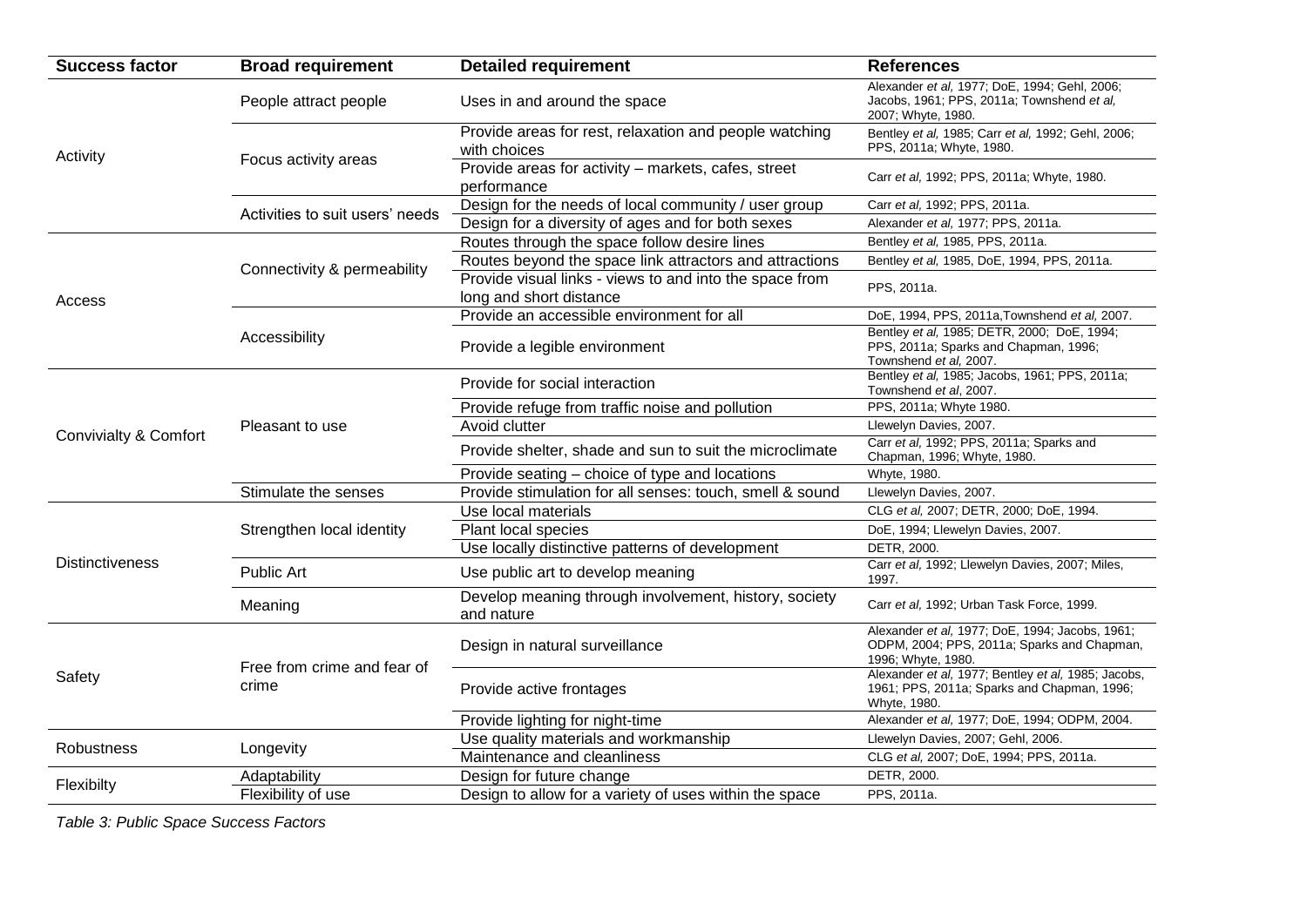

*Figure 1: Study structure*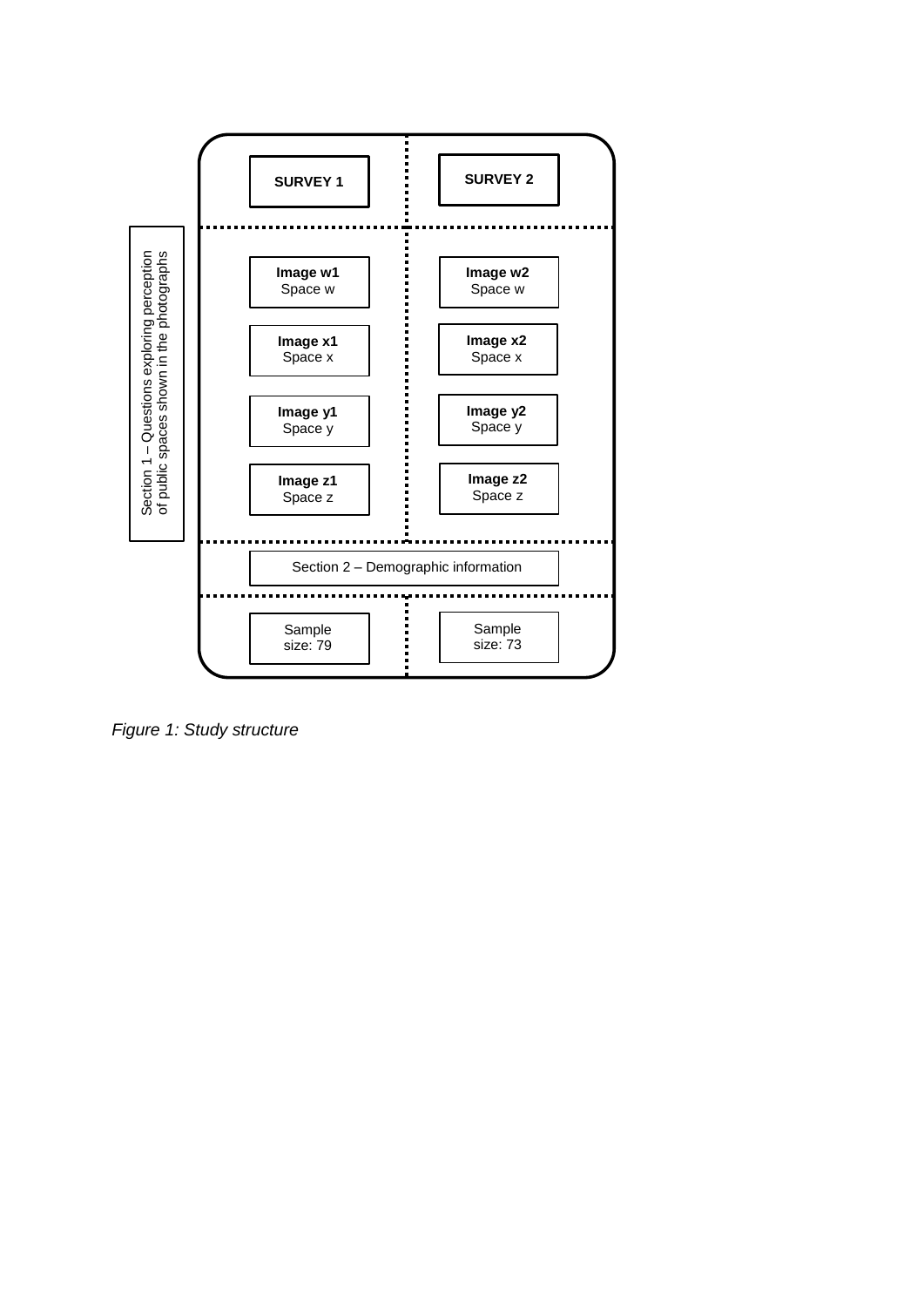| Survey version | Image no.      | Space | Mean | Average classification |
|----------------|----------------|-------|------|------------------------|
| 1              | w1             | W     | 2.44 | D                      |
| $\overline{2}$ | w <sub>2</sub> | W     | 3.33 | C                      |
| 1              | x1             | X     | 4.11 | B                      |
| $\overline{2}$ | x2             | X     | 2.89 | C                      |
| 1              | y1             | y     | 3.00 | C                      |
| $\overline{2}$ | y2             | y     | 1.44 | E                      |
| 1              | z <sub>1</sub> | Z     | 3.00 | C                      |
| $\overline{2}$ | $Z^2$          | Z     | 2.00 | D                      |

*Table 4: Active frontage ratings for each of the images used (the higher the mean rating, the better the quality of active frontage)*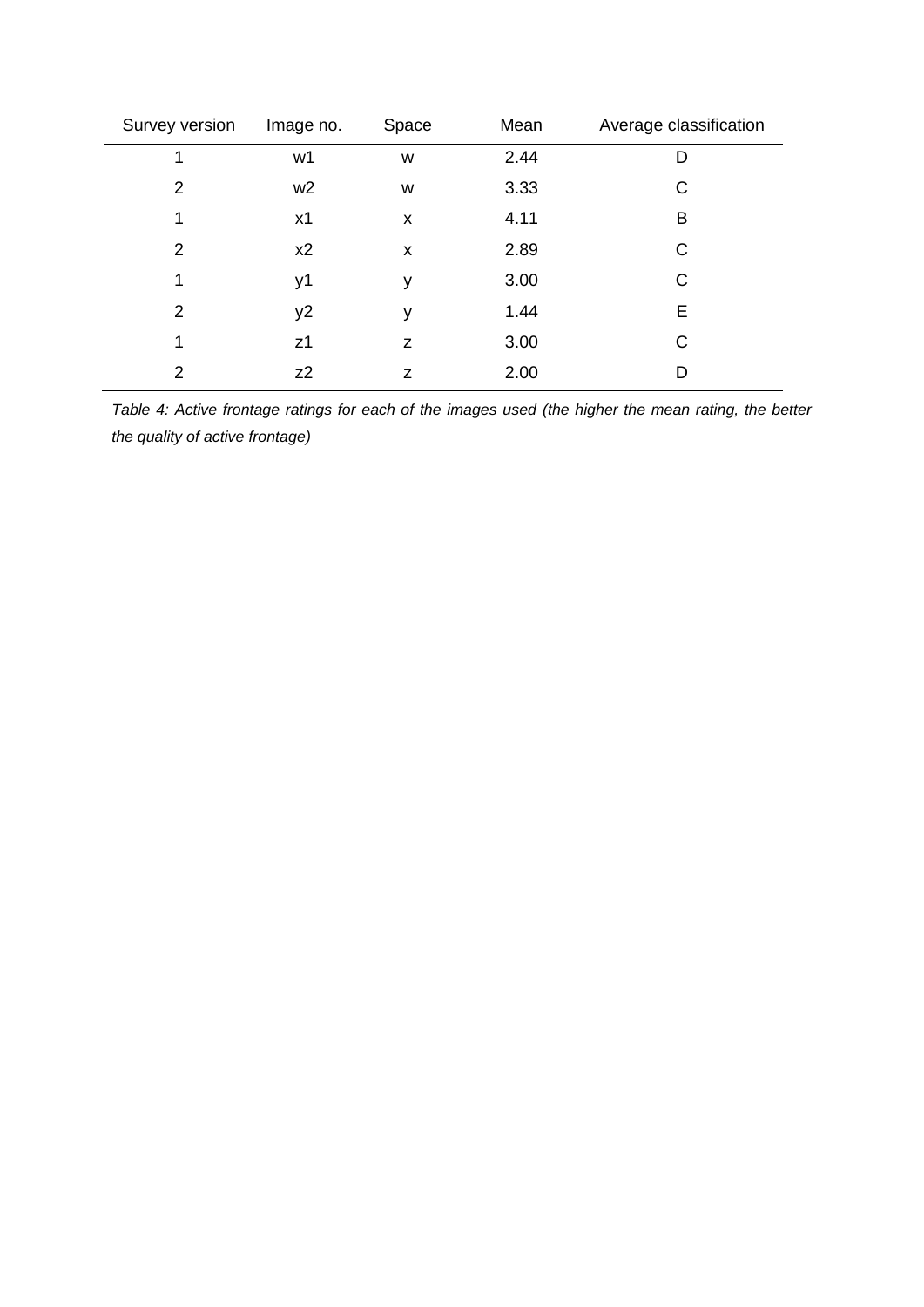



*Figure 2: Images w1/ w2, space w*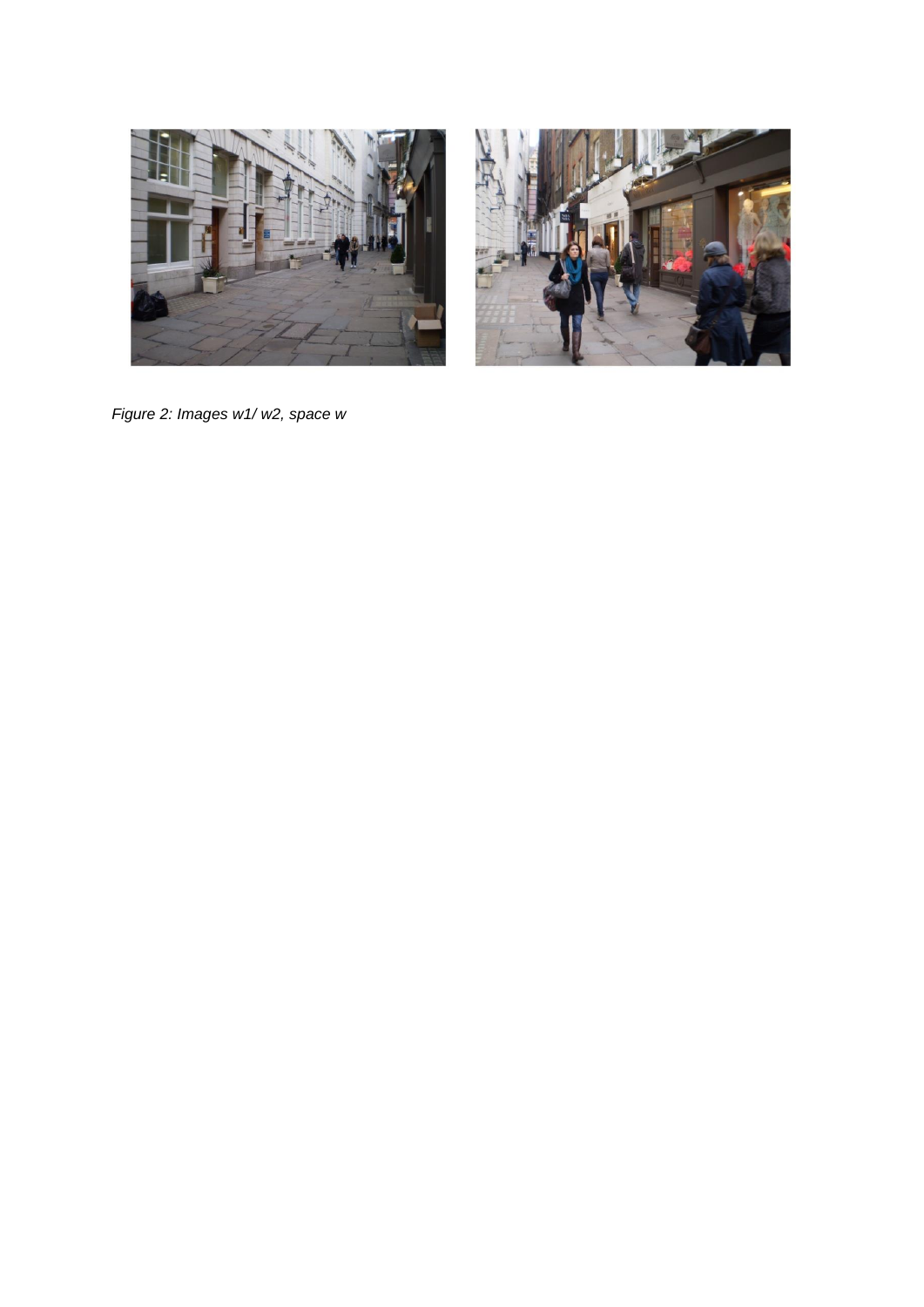|                           | Survey<br>version | N  | Mean | Mean<br>difference | t        | Significance<br>(2-tailed) |
|---------------------------|-------------------|----|------|--------------------|----------|----------------------------|
| Safe-Unsafe               | A                 | 79 | 2.81 | 0.070              | 0.327    | 0.744                      |
|                           | B                 | 73 | 2.74 |                    |          |                            |
| Comfortable-Uncomfortable | A                 | 79 | 3.30 | 0.400              | 1.750    | 0.082                      |
|                           | B                 | 73 | 2.90 |                    |          |                            |
| Sleepy-Lively             | A                 | 79 | 3.34 | -0.590             | $-2.918$ | $0.004**$                  |
|                           | B                 | 73 | 3.93 |                    |          |                            |
| Unfriendly-Sociable       | A                 | 79 | 3.66 | $-0.479$           | $-2.149$ | $0.033*$                   |
|                           | в                 | 73 | 4.14 |                    |          |                            |
| Noisy-Peaceful            | A                 | 79 | 4.85 | 0.328              | 1.704    | 0.091                      |
|                           | B                 | 73 | 4.52 |                    |          |                            |
| Pleasant-Unpleasant       | A                 | 79 | 3.22 | 0.325              | 1.524    | 0.130                      |
|                           | B                 | 73 | 2.89 |                    |          |                            |
| Relaxed-Tense             | A                 | 79 | 3.28 | $-0.420$           | $-2.436$ | $0.016*$                   |
|                           | B                 | 73 | 3.70 |                    |          |                            |
| Convivial-Dull            | A                 | 79 | 4.14 | 0.221              | 0.983    | 0.327                      |
|                           | B                 | 73 | 3.92 |                    |          |                            |
| Active-Dormant            | A                 | 79 | 4.33 | 0.822              | 3.957    | $0.000**$                  |
|                           | B                 | 73 | 3.51 |                    |          |                            |
| Boring-Interesting        | A                 | 79 | 3.70 | $-0.633$           | $-2.707$ | $0.008**$                  |
|                           | B                 | 73 | 4.33 |                    |          |                            |

Significance codes: \* p ≤0.05, \*\*p ≤0.01

*Table 5: Independent Sample t-tests for semantic differential scales – space w*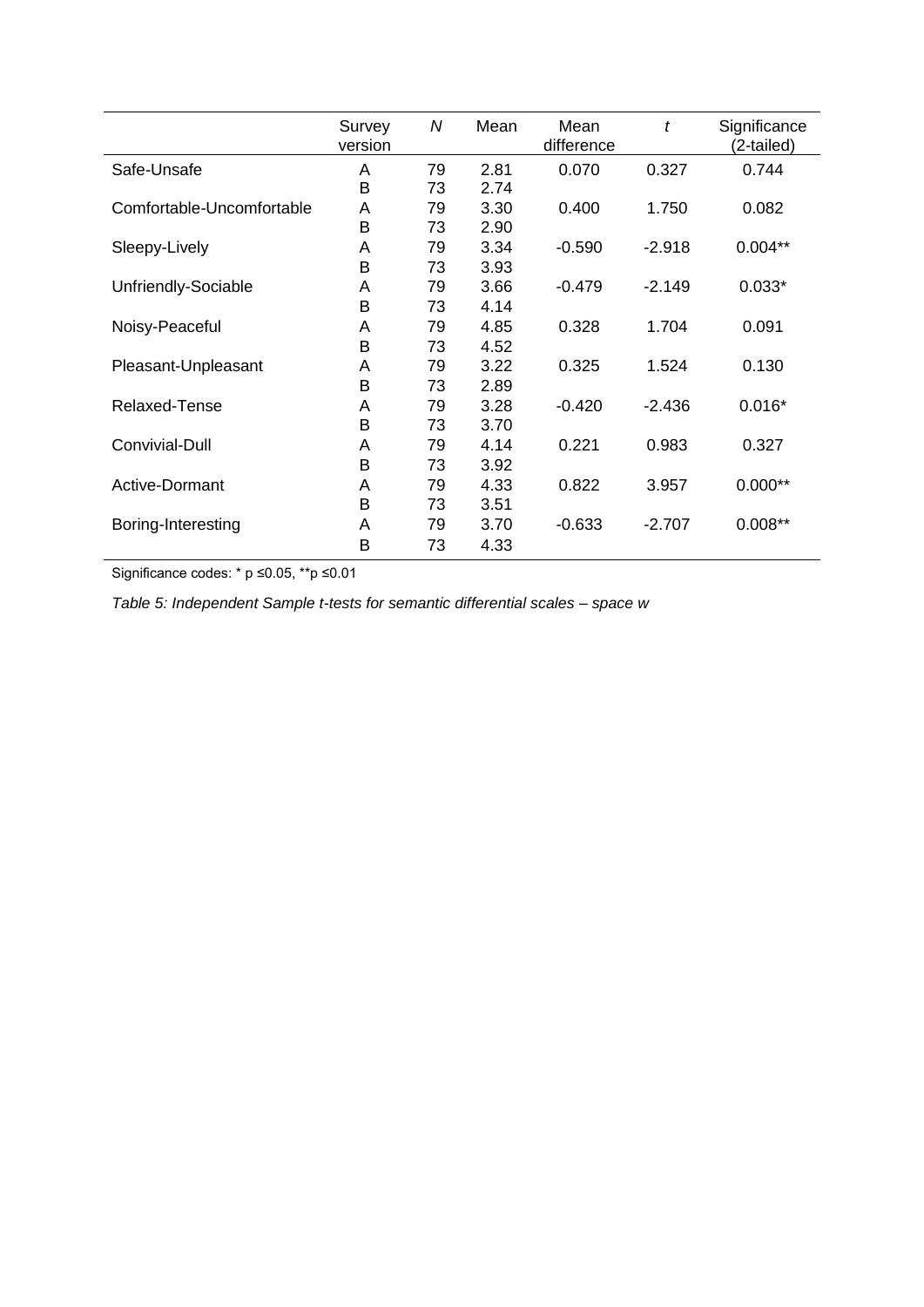

*Figure 3: Photos of Space x - Image x1 has an AFR of 4.11 and image x2 has an AFR of 2.89.*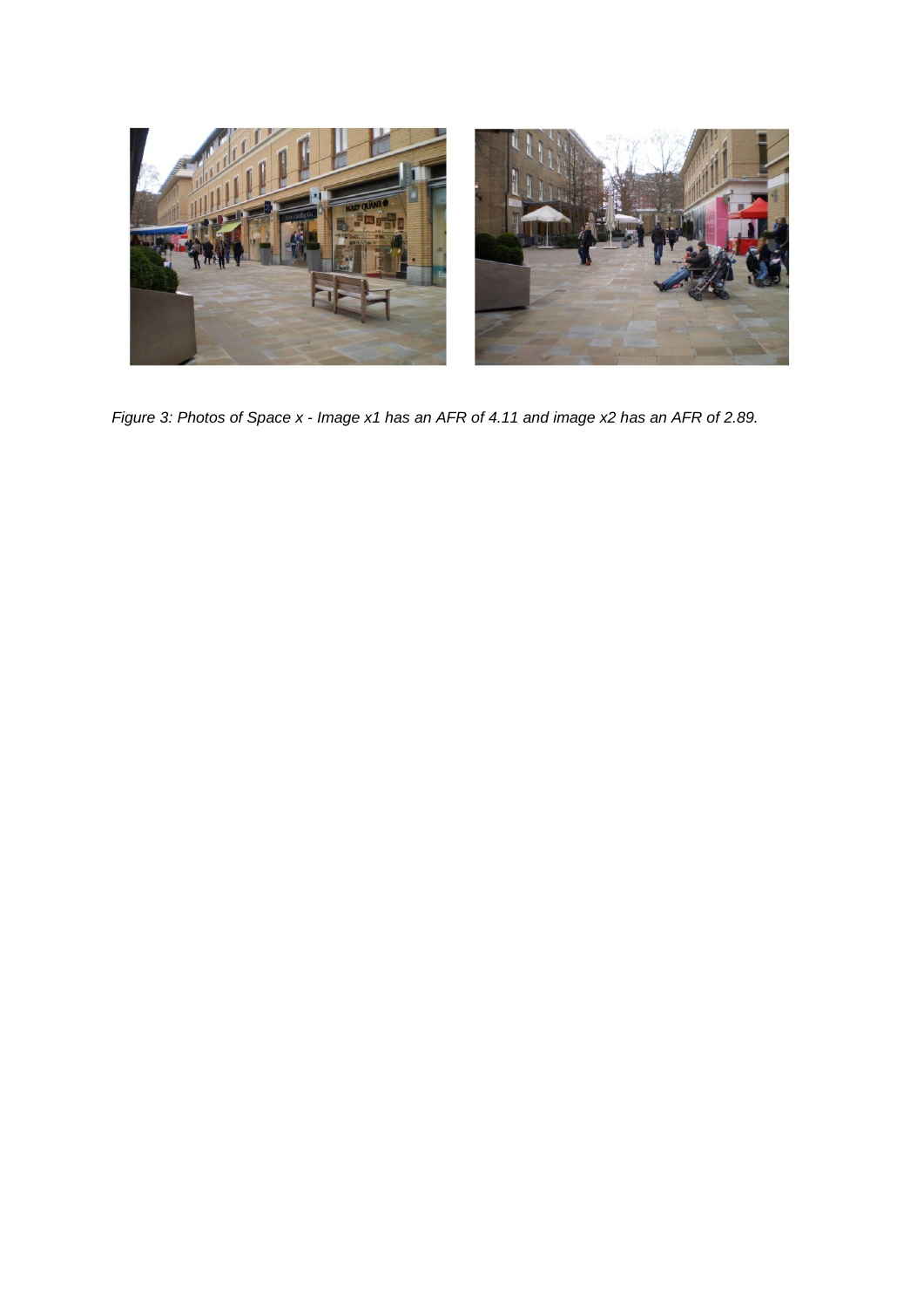|                           | Survey<br>version | N        | Mean         | Mean<br>difference | t        | Significance<br>(2-tailed) |
|---------------------------|-------------------|----------|--------------|--------------------|----------|----------------------------|
| Safe-Unsafe               | Α<br>B            | 75<br>70 | 1.97<br>2.44 | $-470$             | $-2.804$ | $0.006**$                  |
| Comfortable-Uncomfortable | A                 | 75       | 2.35         | $-682$             | $-3.331$ | $0.001**$                  |
| Sleepy-Lively             | B<br>A            | 70<br>75 | 3.03<br>4.72 | .806               | 4.338    | $0.000**$                  |
| Unfriendly-Sociable       | B<br>A            | 70<br>75 | 3.91<br>4.93 | .562               | 2.775    | $0.006**$                  |
|                           | в                 | 70       | 4.37         |                    |          |                            |
| Noisy-Peaceful            | A<br>в            | 75<br>70 | 3.48<br>4.00 | $-520$             | $-3.094$ | $0.002**$                  |
| Pleasant-Unpleasant       | A<br>B            | 75<br>70 | 2.83<br>3.41 | $-588$             | $-2.852$ | $0.005**$                  |
| Relaxed-Tense             | Α                 | 75       | 3.95         | .647               | 3.845    | $0.000**$                  |
| Convivial-Dull            | B<br>A            | 70<br>75 | 3.30<br>3.44 | $-589$             | $-2.743$ | $0.007**$                  |
| Active-Dormant            | B<br>A            | 70<br>75 | 4.03<br>2.79 | $-828$             | $-4.118$ | $0.000**$                  |
|                           | B                 | 70       | 3.61         |                    |          |                            |
| Boring-Interesting        | A<br>B            | 75<br>70 | 4.37<br>3.51 | .859               | 3.587    | $0.000**$                  |

Significance codes: \* p ≤0.05, \*\*p ≤0.01

*Table 6: Independent Sample t-tests for semantic differential scales – space x*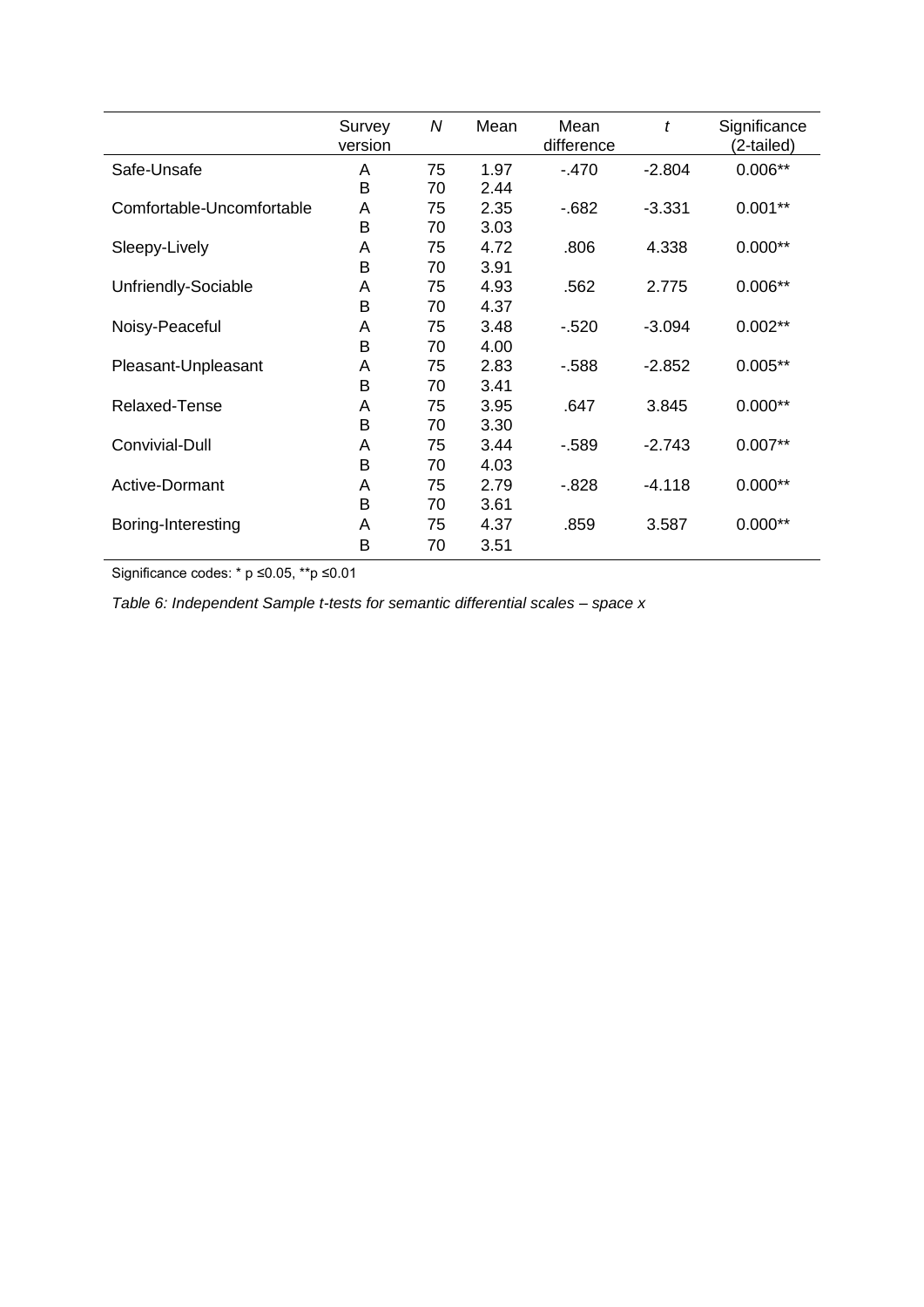|                                  | Survey<br>version | Ν  | Mean | Mean<br>difference |       | Significance<br>(2-tailed) |
|----------------------------------|-------------------|----|------|--------------------|-------|----------------------------|
| This space makes me feel at ease | A                 | 79 | 3.69 | 0.493              | 3.495 | $0.001**$                  |
|                                  | B                 | 73 | 3.20 |                    |       |                            |
| I like this space                | A                 | 79 | 3.77 | 0.416              | 2.892 | $0.004**$                  |
|                                  | B                 | 73 | 3.36 |                    |       |                            |
| I would come here at night       | A                 | 79 | 3.39 | 0.315              | 2.210 | $0.036*$                   |
|                                  | B                 | 73 | 3.07 |                    |       |                            |
| I would meet my friends here     | A                 | 79 | 3.33 | 0.362              | 2.371 | $0.019*$                   |
|                                  | B                 | 73 | 2.97 |                    |       |                            |
| I would come back here           | A                 | 79 | 3.64 | 0.269              | 2.019 | $0.045*$                   |
|                                  | B                 | 73 | 3.37 |                    |       |                            |

Significance codes: \* p ≤0.05, \*\*p ≤0.01

*Table 7: Independent Samples t-tests for likert scales – space x*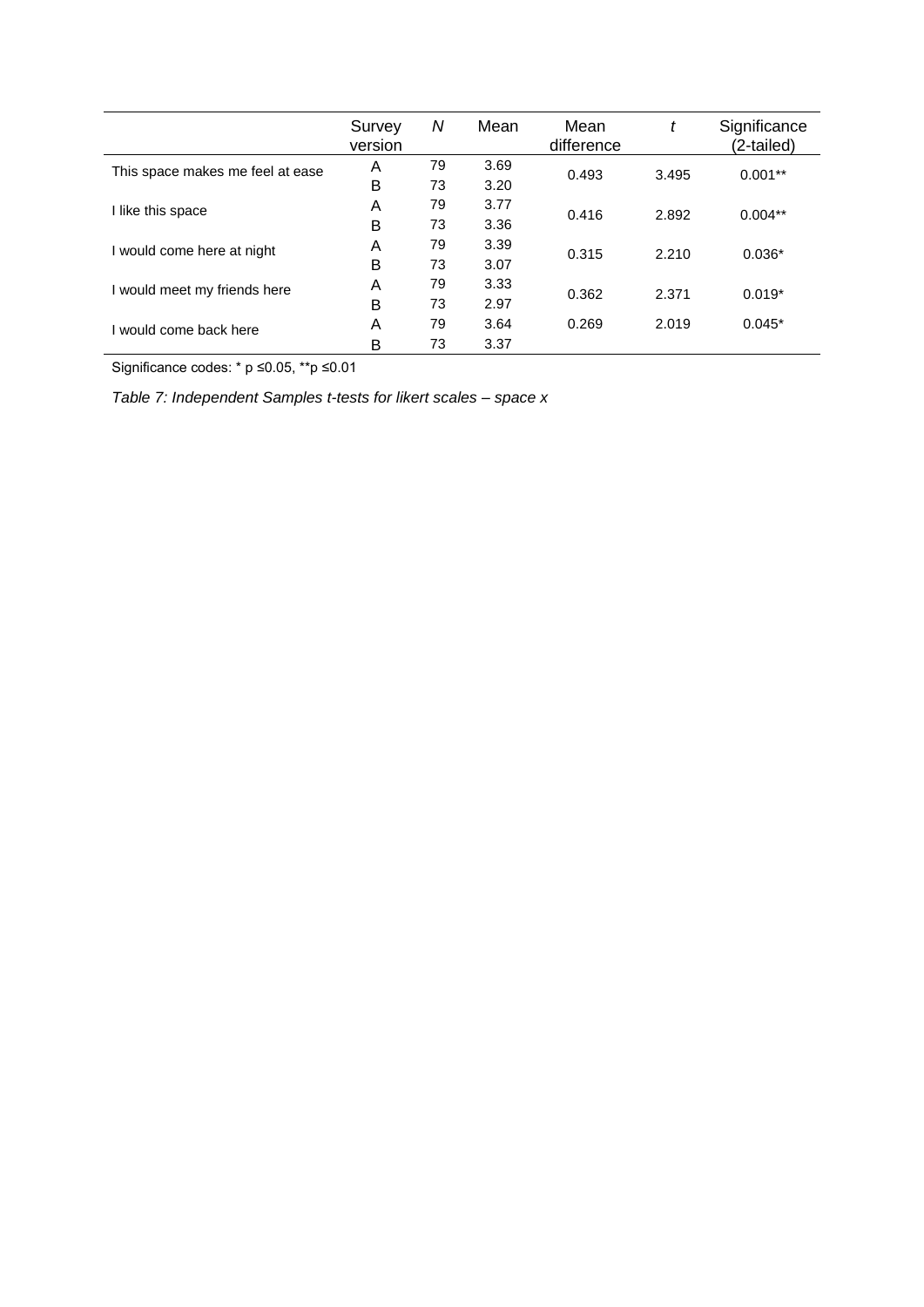

*Figure 4: Photos of Space y – Image y1 has an AFR of 3.00 and image y2 has an AFR of 1.44.*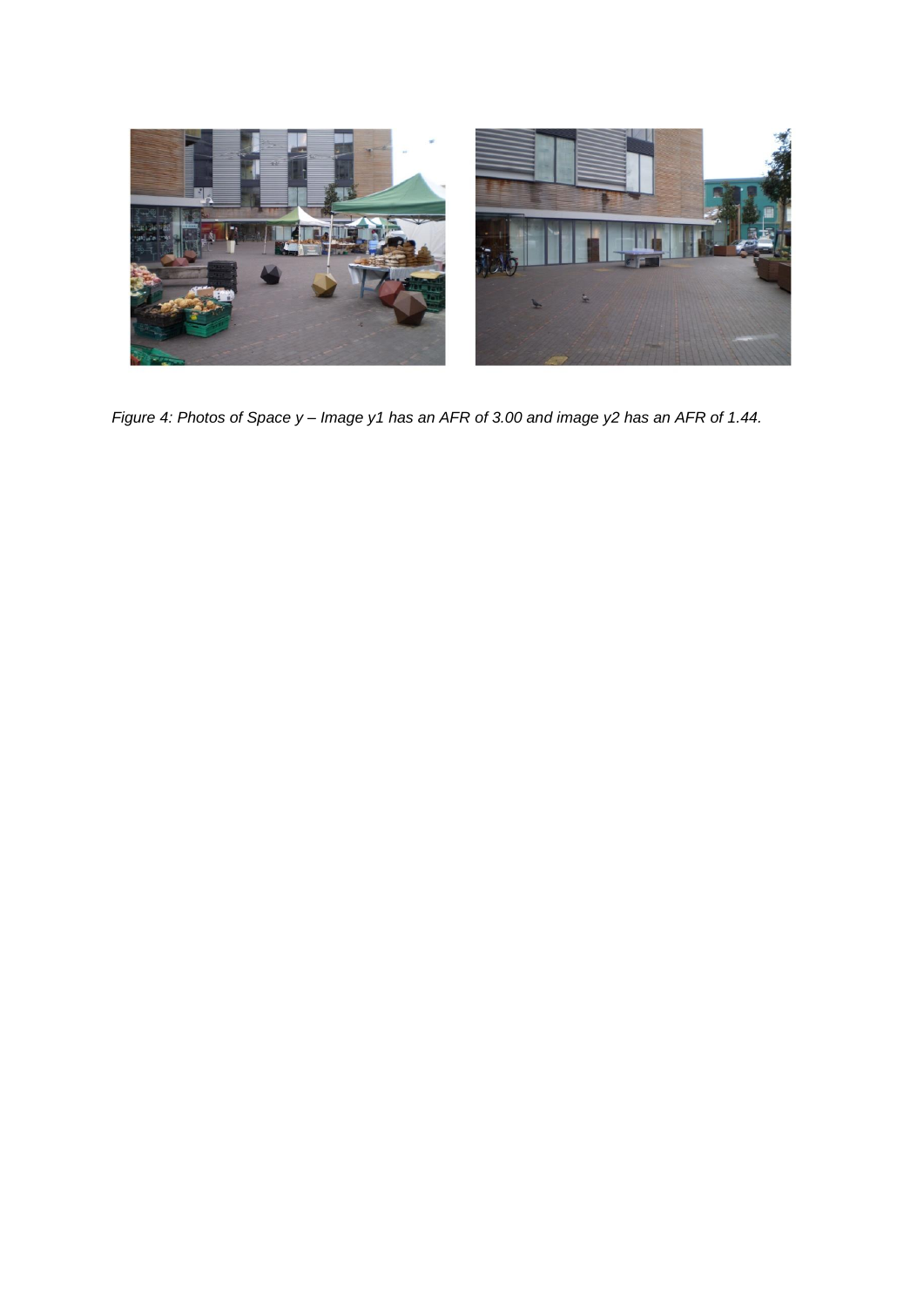

*Figure 5: Photos of Space z - Image z1 has an AFR of 3.00 and image z2 has an AFR of 2.00.*